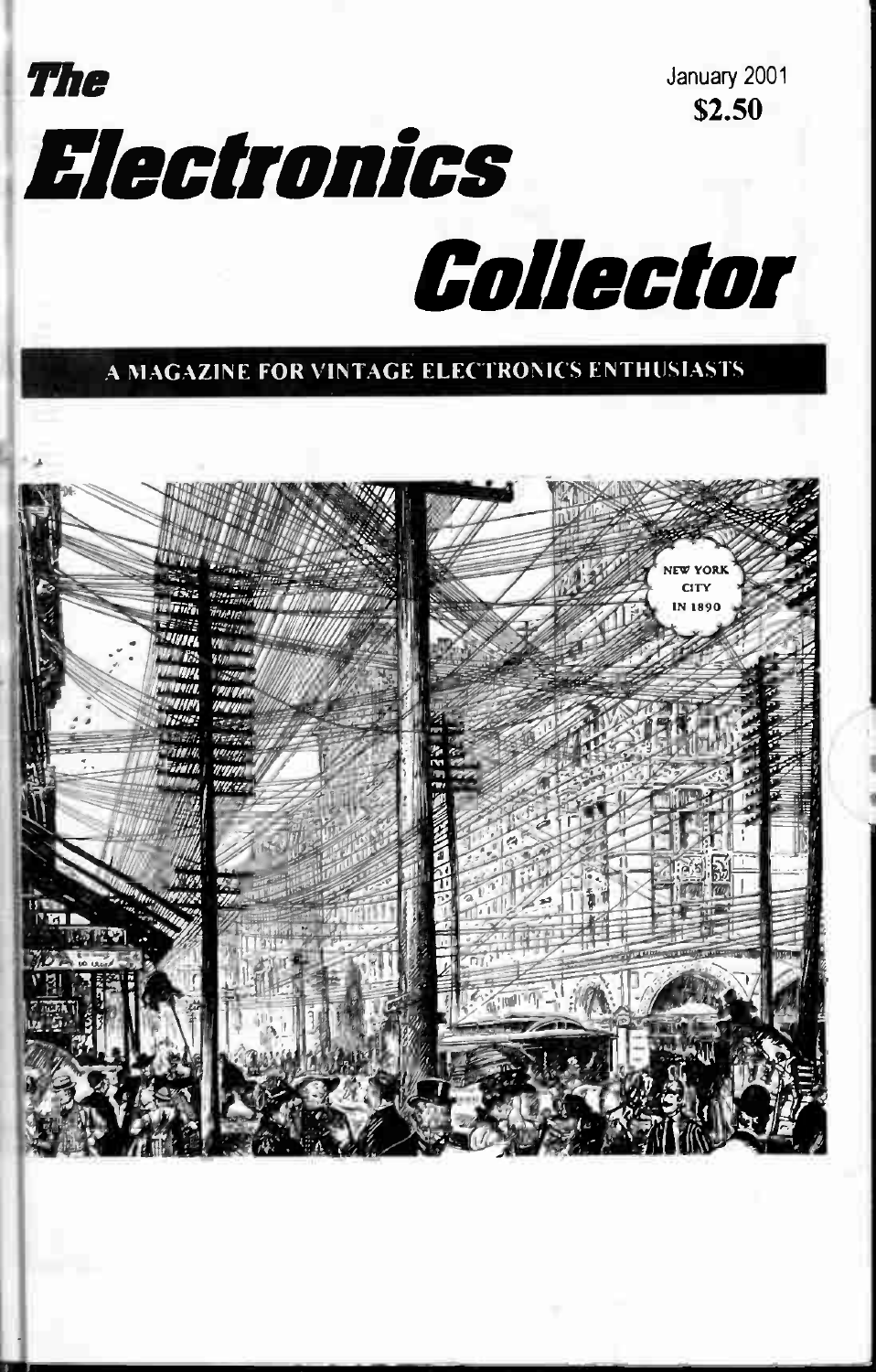# Collector's Guide to Vintage TELEVISIONS IDENTIFICATION & VALUES

By Bryan Durbal  $\alpha$  Glenn Bubenheimer



Over 200 full-color photographs. More than 1,400 vintage TVs Includes transistor & solid state sets.  $5\frac{1}{2}$ " x  $8\frac{1}{2}$ " soft cover.

## S15.95

## $*$  Now subscribers can take 10% from the above price. $*$

Payment may be made by check or money order. U.S. orders add \$3 postage for one book, additional books, no extra charge Orders may include books from the TEC BOOKSTORE. Florida orders include 7% sales tax. Canadian orders include additional \$2 to cover delivery. Foreign orders are shipped surface mail.

Send To: The Electronics Collector, P. 0. Box 43, Live Oak, FL 32064-0043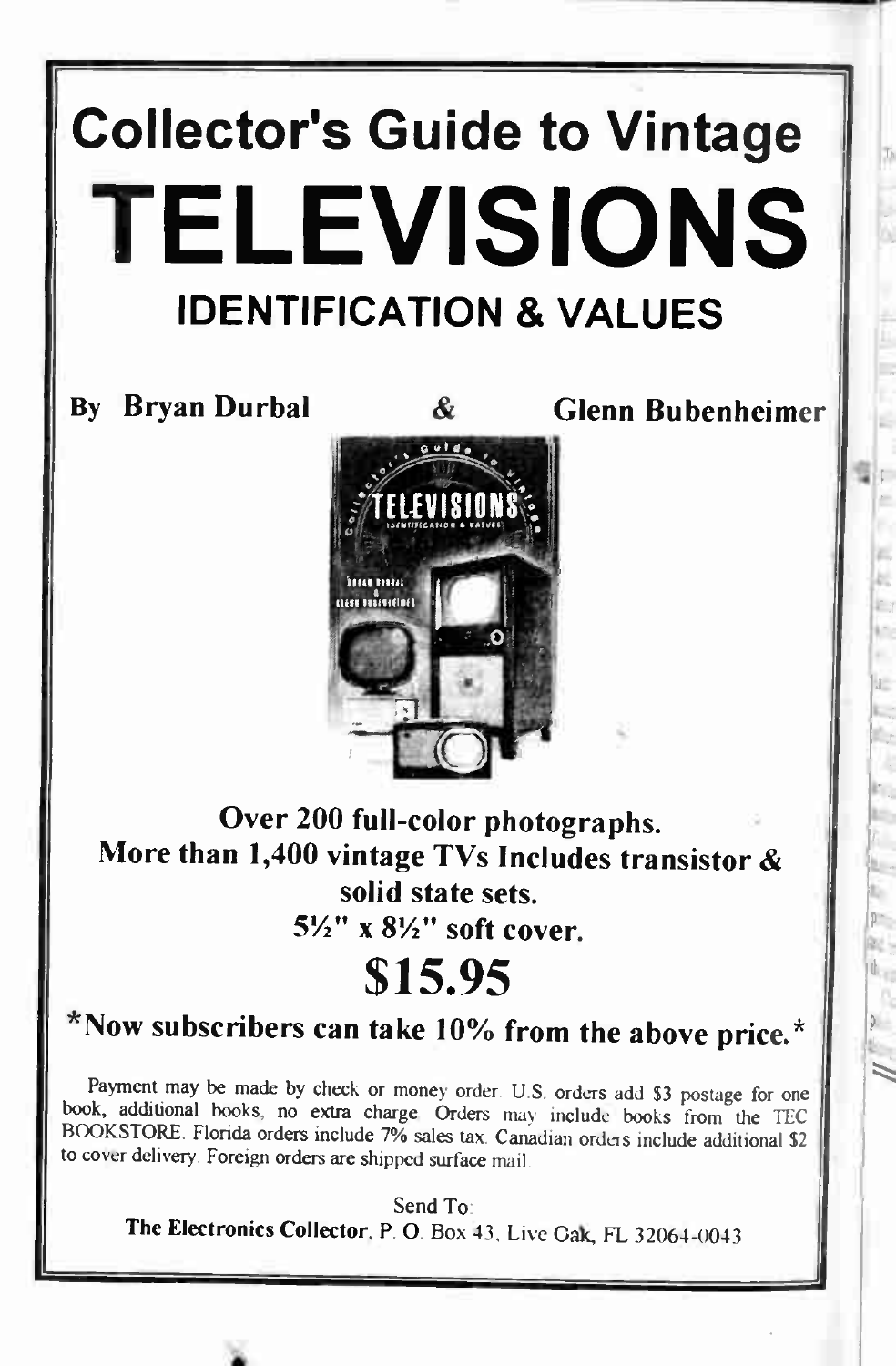### The Electronics Collector EDITOR — Robert P. Morrison

The Electronics Collector (TEC) is published 12 imes a year by Robert P. Morrison, P. 0. Box 43, Ave Oak, FL 32064-0043. Postage is paid at Live 3ak, FL 32064.

The Electronics Collector is a monthly magazine 'or collectors, buyers, sellers and those who repair and restore vintage electronics items. The goal of The Flectronics Collector is to stimulate growth and merest among subscribers by providing a means for meraction; to provide new insights to the advanced collector/restorer, and encouragement to novices.

The Electronics Collector relies on its readers to provide material for publication of articles, book reviews, stories, anecdotes, cartoons, auction reports, swap meets, photos of specific items  $\&$  collections, and related items. Publication is subject to approval, and to time and space constraints. We invite anyone interested in writing for The Electronics Collector to write or call. Please include a self-addressed, stamped envelope with all correspondence requiring a reply. Individuals submitting material should wait for acceptance or rejection of their material before ofering it to other publications.

All submitted material may be edited. By-line articles and reviews are the views and opinions of the author and not necessarily those of The Electronics Collector. After publication by TEC, rights to the material revert to the author. Items in this magazine may be used by other publications provided permission is first obtained from the author and TEC, and credit is given to The Electronics Collector and the author.

Changes in frequency of publication, content, policy, size, advertisement details, and rates are at the discretion of the publisher.

**CONTENTS** 

Volume 2, No. 1

| CORRESPONDENCE 3                                          |
|-----------------------------------------------------------|
| <b>Collector's Spotlight: Charles</b>                     |
| <b>The Catalin Corner:</b><br>4: The Fada Catalins-Part 1 |
| The Electronics Collector<br>Index Jan-Dec 2000 9         |
| <b>CLASSIFIEDS 13</b>                                     |
| TEC BOOKSTORE 15                                          |
| <b>UPCOMING CLUB</b><br><b>ACTIVITIES 16</b>              |

#### Front Cover

Keeping with the spirit of the New Year, this month's cover displays a 1935 Bell Telephone ad depicting an 1890 New York street scene entitled: "Years of Progress."

| <b>Subscription Information</b>                                                                                                 |
|---------------------------------------------------------------------------------------------------------------------------------|
| One Year (non U.S. checks & money                                                                                               |
| orders payable in U.S. funds).                                                                                                  |
| Rates within the U.S., \$24.95.                                                                                                 |
| Canada & Mexico, \$34.95 (Air).                                                                                                 |
| Other Foreign Countries, \$43.95 (Air).                                                                                         |
| Cancellation: Refund at anytime for issues remaining on subscription.                                                           |
| Postmaster, send address changes to:                                                                                            |
| The Electronics Collector, P. O. Box 43, Live Oak, FL 32064-0043.<br>Copyright 2001 by Robert P. Morrison. All rights reserved. |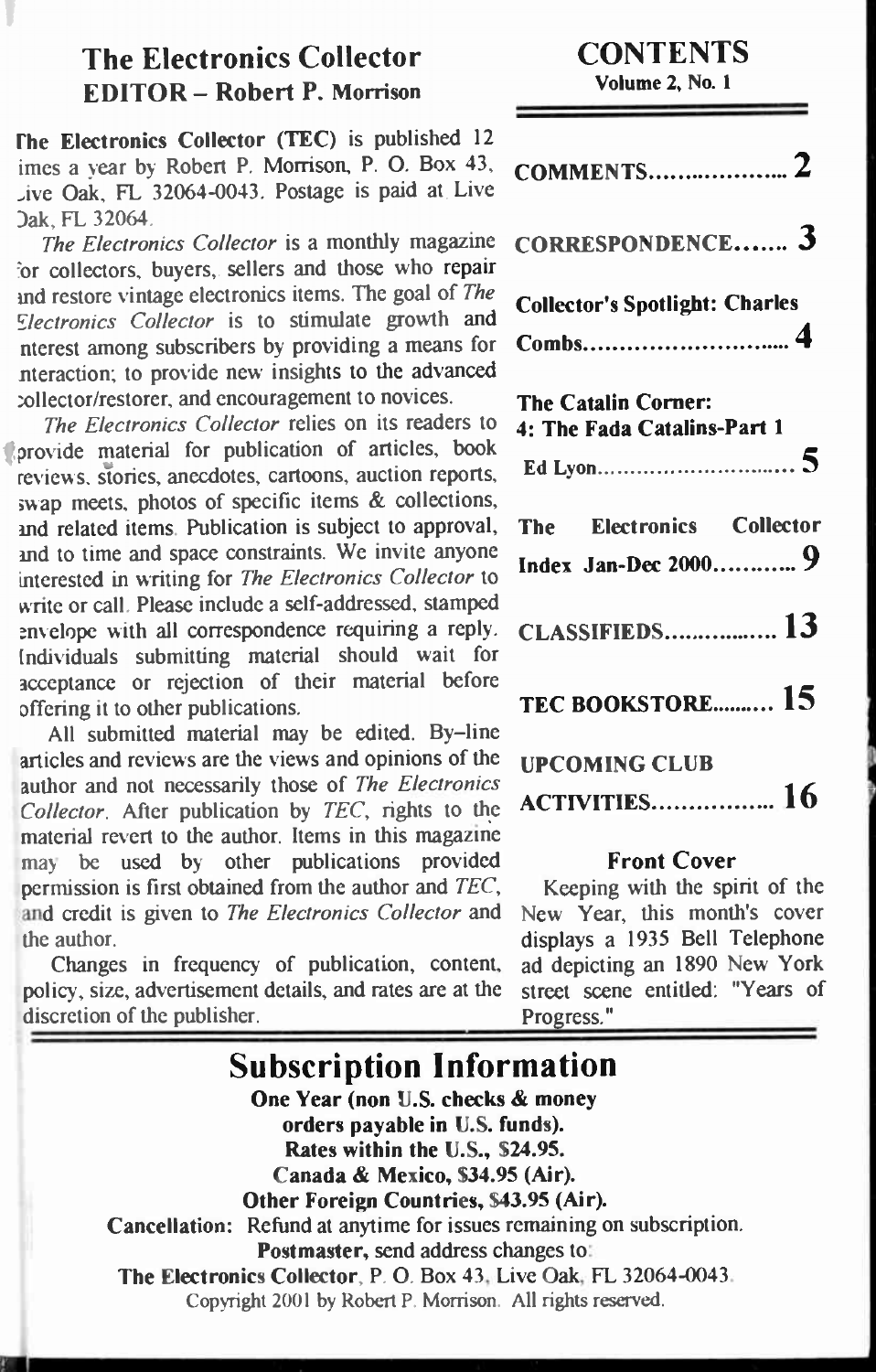# **COMMENTS**

The year 2000 was a busy year, and no less was the case here at TEC, but now that it is behind us, we are resolved, with your help, to enter the coming year with the goal of moving forward, gaining additional reader support and continuing to be a forum where collectors can share their knowledge and acquisitions with each other.

Consider our "Collector's Showcase." Charles Combs is no newcomer to TEC. He has shared elements of his collection with us before and we always appreciate his willingness to support us. It is our hope this kind of interest will inspire more of you to share information about your collections and/or interests, so use this winter time to jot down some thoughts and send them to us.

In part four of "The Catalin Corner," Ed Lyon delves into Part 1 on Fada Catalins. He provides us with interesting facts and information on Fadas and how they were manufactured. He also reviews the various colors, how they were obtained, and how 1 original colors can be restored. You should find this information very interesting and background enhancing.

For those of you who may want to go back and review some of the articles and items covered last year, we have included an index from Jan-Dec 2000. We hope you will find  $\|_{\ell_0}$ this useful.

Our TEC Bookstore has acquired a few more copies of the popular Lane  $\&$  Lane book, Transistor Radios. We have a limited number at a reduced price so, if you missed getting one before, this may be your last chance. For you television enthusiasts we now have a few copies of the Golden Age of Televisions by Philip Collins. This is an excellent book to add to your collection library. Additionally it is an ideal companion to book to add to your collection library. Additionally, it is an ideal companion to Collector's Guide to Vintage Televisions, also available from TEC and, remember,  $\left|\mathbf{k}\right|$ subscribers get a 10% discount.

Recently we received some change of address notices from the Post Office for  $| \cdot |$ . subscribers who have moved, but failed to notify us. If you move or change your  $\|\phi\|$ address, let us know immediately so we will know where to forward you issues of TEC.  $\left\| \mathbb{R} \right\|$ The Post Office doesn't always let us know when a reader moves. Last year we had some issues returned and the reader or the Post Office did not advise us of a change in address. Don't let this happen to you.

We hope you all came through the holiday activities and are well and resting up for  $\|\cdot\|$  s vear's coming radio events. There are many scheduled so keep an even our this year's coming radio events. There are many scheduled, so keep an eye on our "Upcoming Club Activities" section for a meet in your area. Plan to attend at least one, if  $\|$  Plug not more. While you are at it, you can get the word out to other collectors by sending us  $\left[ \frac{\alpha}{2} \right]$ a copy of your club's activities and meet schedules for this year.

Good luck with your collecting, and may this year be a good one!

Robert P. Main

Robert P. Morrison, Editor

 $\frac{1}{n_{0r_{c}}}$ 

 $\log_{th}$ 

bf<sub>or</sub> Ť

 $\infty$ e.<br>Rije

ì.  $\ln$ ħ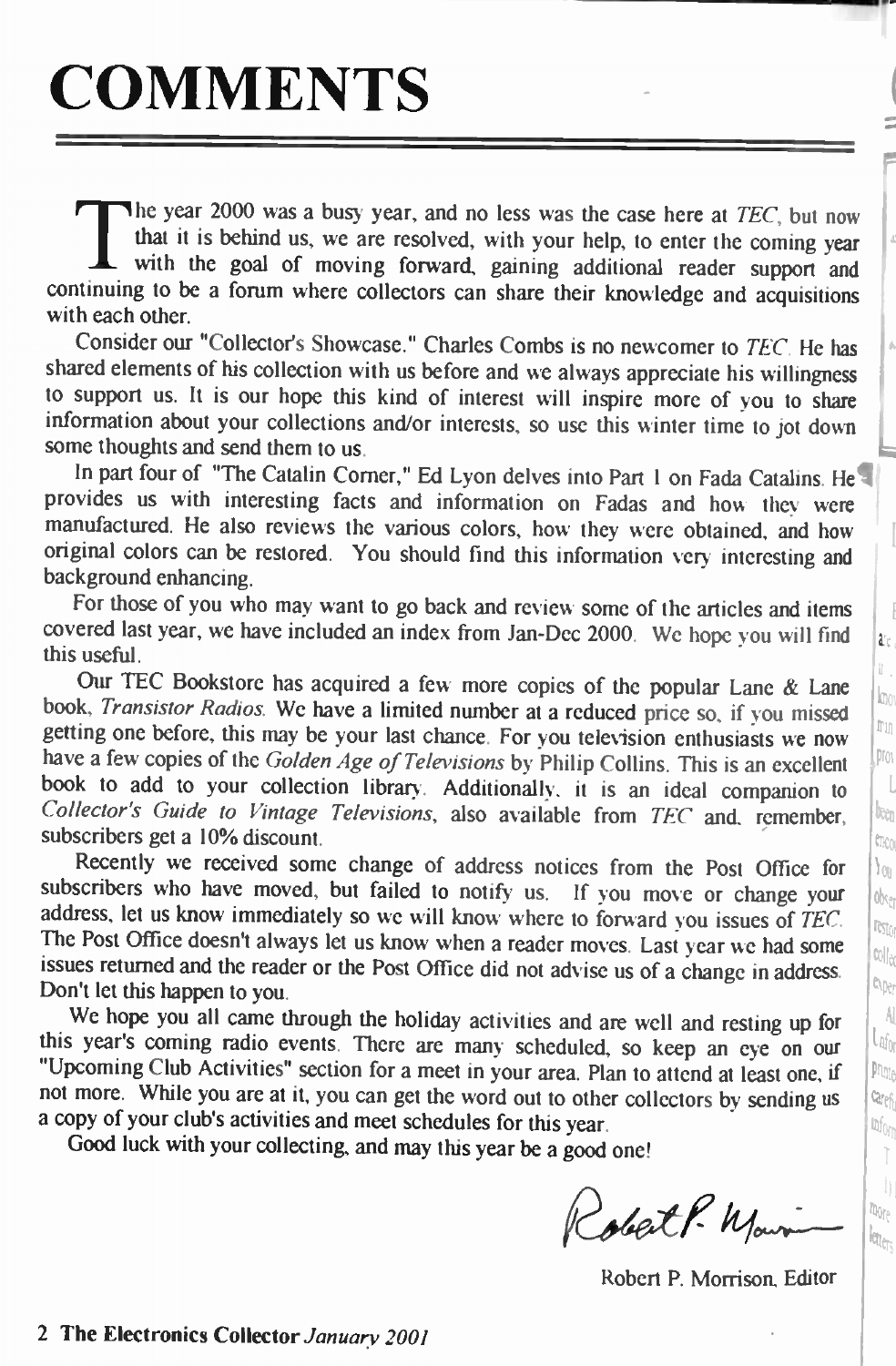# CORRESPONDENCE

#### WE WANT TO HEAR FROM YOU!

"Correspondence" is the reader's forum for expressing opinions or requesting assistance. Letters are encouraged and will be read with attention and interest Statements are not the opinion of the publisher and do not necessarily reflect the views of The Electronics Collector. All may not be published. Published submissions may be edited for clarity or length. Those not published may not be acknowledged, but we do welcome all reader's comments.

Write: The Electronics Collector, P.O. Box 43, Live Oak, FL 32064-0043. Fax: (904) 362-1521 or E-mail: rmorison a suwaneevalley.net

## LET'S DISCUSS YOUR CORRESPONDENCE

Editors love to get letters. Letters are a way of keeping track of reader's interests and concerns. They let us know how you feel and what's on your mind. Letters make good reading and provide valuable feedback.

Lately our correspondence has been dropping off so we want to encourage you to write more letters. You can make comments and observations, ask for help with a restoration or repair problem, or share collecting and/or technical experiences.

All letters will be read. Unfortunately not all letters can be printed, but the ones that are will be carefully reviewed for interest and informative content.

To offer a few suggestions:

1) Keep to one subject. If you have more than one topic, write separate **letters** 

2) Get right to the point. Do not rant because that turns readers away. Make your comments persuasive and support them with facts.

3) Keep the letter brief. suggested range is about 50-75 words, but more or less is fine as long as they make a point.

4) Write clearly and concisely. We try not to edit correspondence, but sometimes it is necessary. Wellwritten letters stand a better chance of not being edited.

As an editorial policy, and for verification, we require writers to include their name and address. If you don't want your name printed we will honor your wishes and run the letter under "Anonymous."

Finally, if you have any questions about writing letters we will be more than glad to offer our assistance. Just write or e-mail us. —Ed.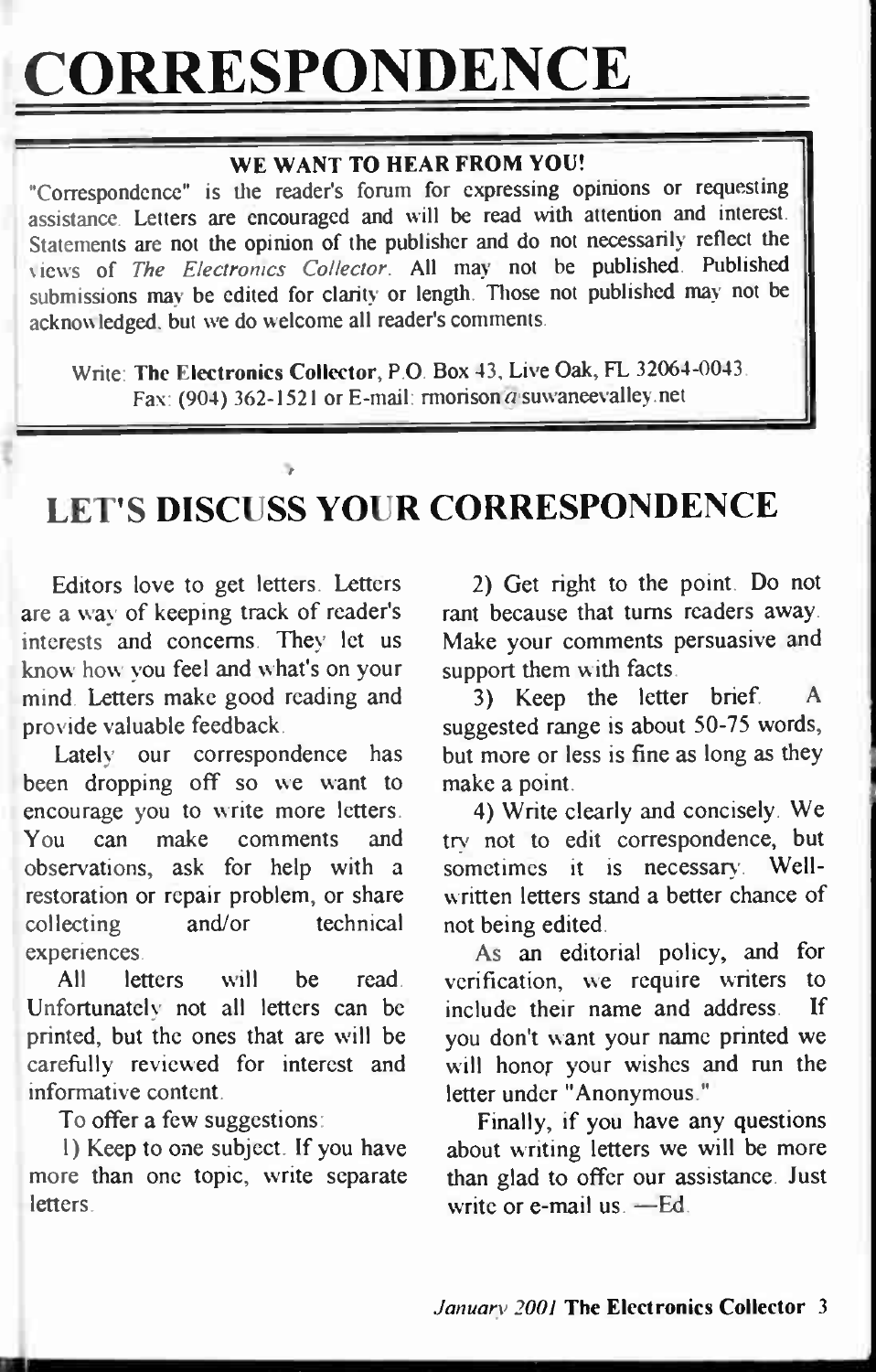The year 2000 was a busy year, and no less was the case here at TEC, but now that it is behind us, we are resolved, with your help, to enter the coming year with the goal of moving forward, gaining additional reader support and continuing to be a forum where collectors can share their knowledge and acquisitions with each other.

Consider our "Collector's Showcase." Charles Combs is no newcomer to TEC. He has shared elements of his collection with us before and we always appreciate his wilingness to support us. It is our hope this kind of interest will inspire more of you to share information about your collections and/or interests, so use this winter time to jot down some thoughts and send them to us.

In part four of "The Catalin Corner," Ed Lyon delves into Part 1 on Fada Catalins. He provides us with interesting facts and information on Fadas and how they were manufactured. He also reviews the various colors, how they were obtained, and how original colors can be restored. You should find this information very interesting and background enhancing.

For those of you who may want to go back and review some of the articles and items covered last year, we have included an index from Jan-Dec 2000. We hope you will find this useful.

Our TEC Bookstore has acquired a few more copies of the popular Lane  $\&$  Lane book, Transistor Radios. We have a limited number at a reduced price so, if you missed getting one before, this may be your last chance. For you television enthusiasts we now have a few copies of the Golden Age of Televisions by Philip Collins. This is an excellent book to add to your collection library. Additionally, it is an ideal companion to Collector's Guide to Vintage Televisions, also available from TEC and, remember, subscribers get a 10% discount.

Recently we received some change of address notices from the Post Office for subscribers who have moved, but failed to notify us. If you move or change your address, let us know immediately so we will know where to forward you issues of TEC. The Post Ofice doesn't always let us know when a reader moves. Last year we had some issues returned and the reader or the Post Office did not advise us of a change in address. Don't let this happen to you.

We hope you all came through the holiday activities and are well and resting up for this year's coming radio events. There are many scheduled, so keep an eye on our "Upcoming Club Activities" section for a meet in your area. Plan to attend at least one, if not more. While you are at it, you can get the word out to other collectors by sending us a copy of your club's activities and meet schedules for this year.

Good luck with your collecting, and may this year be a good one!

Robert P. Main

Robert P. Morrison. Editor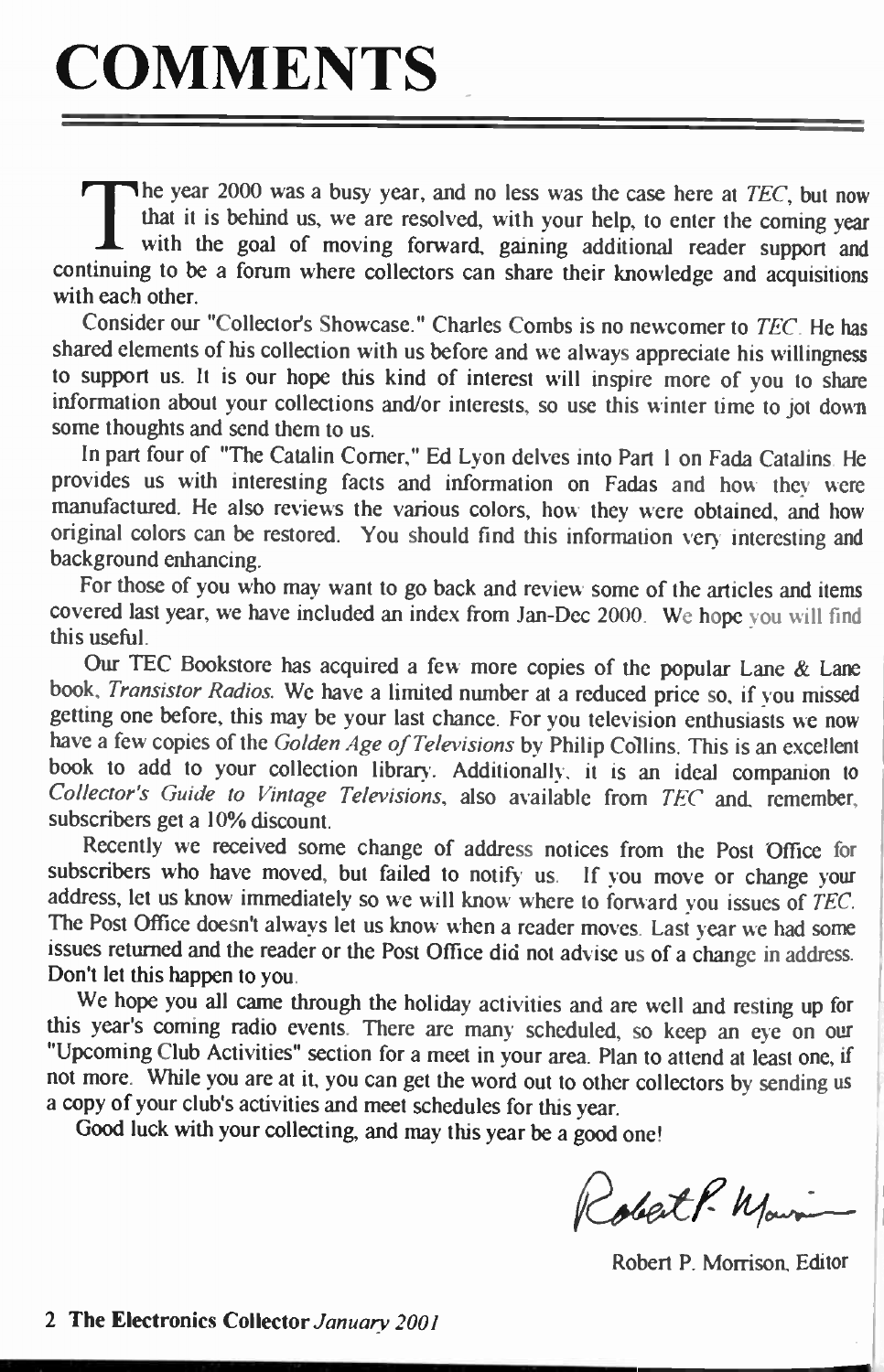# **CORRESPONDENCE**

#### WE WANT TO HEAR FROM YOU!

"Correspondence" is the reader's forum for expressing opinions or requesting assistance. Letters are encouraged and will be read with atention and interest Statements are not the opinion of the publisher and do not necessarily reflect the views of The Electronics Collector. All may not be published. Published submissions may be edited for clarity or length. Those not published may not be acknowledged, but we do welcome all reader's comments.

Write: The Electronics Collector, P.O. Box 43, Live Oak, FL 32064-0043. Fax: (904) 362-1521 or E-mail: rmorison@suwaneevalley.net

## LET'S DISCUSS YOUR CORRESPONDENCE

Editors love to get letters. Letters are a way of keeping track of reader's interests and concerns. They let us know how you feel and what's on your mind. Letters make good reading and provide valuable feedback.

Lately our correspondence has been dropping off so we want to encourage you to write more letters. You can make comments and observations, ask for help with a restoration or repair problem, or share collecting and/or technical experiences.

All letters will be read. Unfortunately not all letters can be printed, but the ones that are will be carefully reviewed for interest and informative content.

To offer a few suggestions:

1) Keep to one subject. If you have more than one topic, write separate letters.

2) Get right to the point. Do not rant because that turns readers away. Make your comments persuasive and support them with facts.

3) Keep the letter brief. A suggested range is about 50-75 words, but more or less is fine as long as they make a point.

4) Write clearly and concisely. We try not to edit correspondence, but sometimes it is necessary. Wellwritten letters stand a better chance of not being edited.

As an editorial policy, and for verification, we require writers to include their name and address. If you don't want your name printed we will honor your wishes and run the letter under "Anonymous."

Finally, if you have any questions about writing letters we will be more than glad to offer our assistance. Just write or e-mail us. —Ed.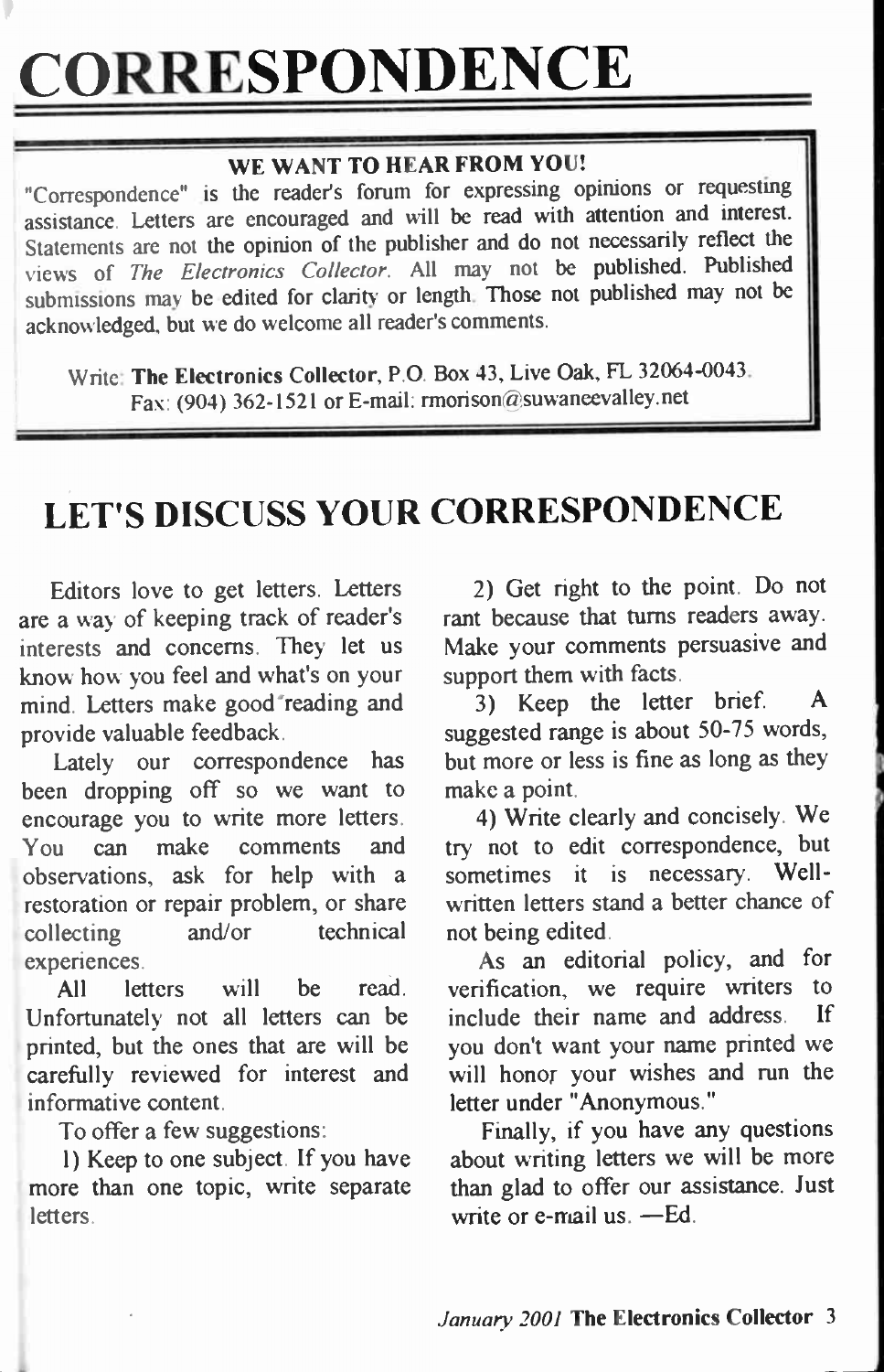# Collector's Showcase

### Submitted By Charles Combs

Thanks to TEC reader Charles Combs for providing us with this radio from his transistor radio collection. Charles writes that this is another one of those nice  $\omega$  collectibles not found in the books by Bunis, Lane  $\alpha$  Lane or Smith, et al. - Ed.

### Tussah Six Transistor Radio



This month we feature a Tussah six-transistor radio, model, no. TR-708. This twotone plastic shirt-pocket radio was made in Japan. No information is available on the date of manufacture. The radio uses full-size  $\frac{1}{4}$ -watt resistors and Hitachi transistors consisting of one 2SA15, one 2SB75, two 2SA12s, and two 2SB77 output transistors. It also uses a 1N34A diode detector. The front of the white plastic radio has a silver metal escutcheon and perforated silver speaker grill. The AM dial has the traditional CD marks and is thumb-wheel tuned from the right side. A black band with the words "Six Transistor" separates the escutcheon from the speaker grill. A thumb-wheel volume control is located on the top and an earphone jack is on the left side. The back cover is black plastic. The radio has a nice brown leather carrying case with "Tussah" embossed in gold on the front. The carrying strap has a leather holder for the earphone.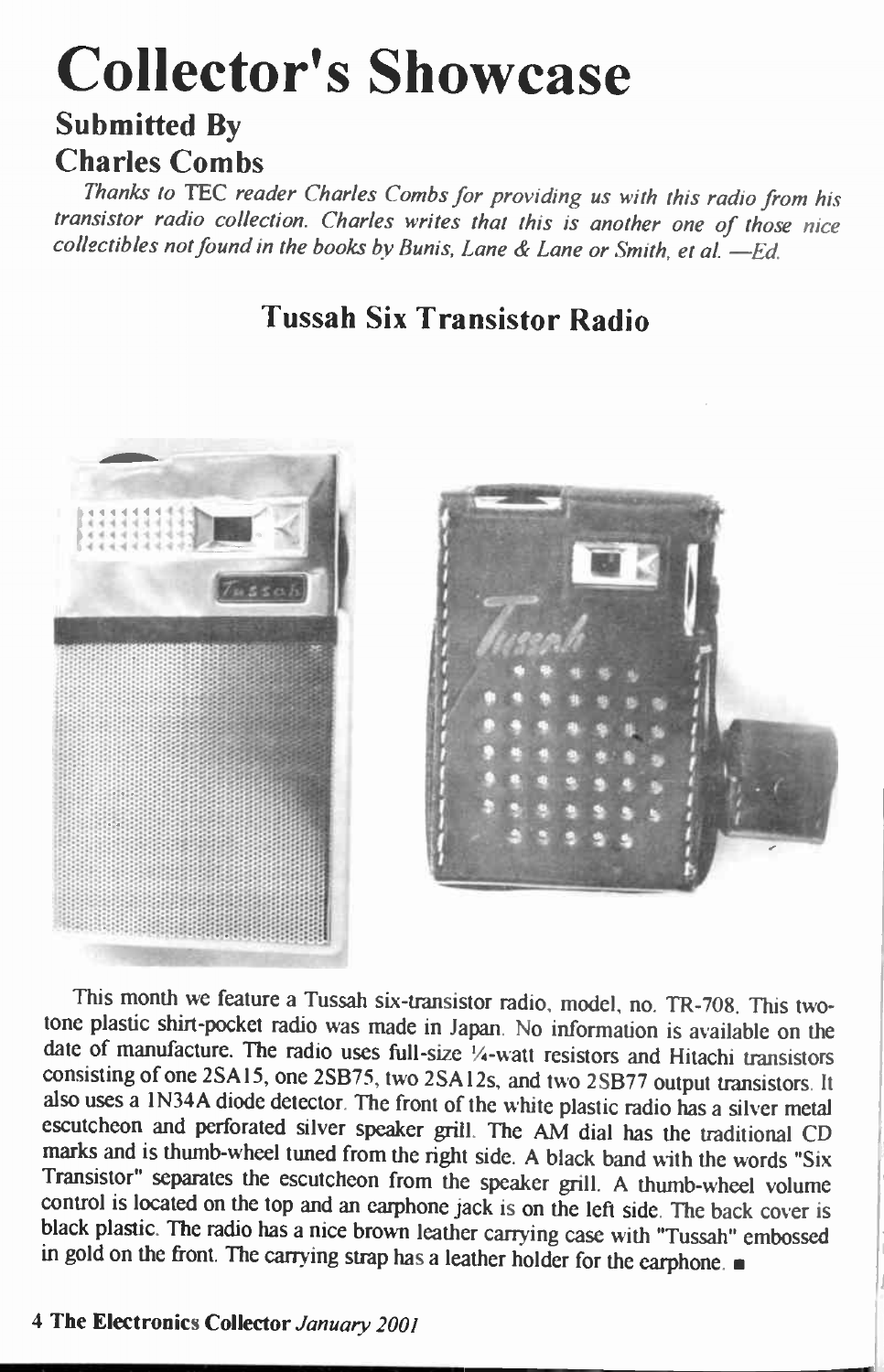## THE CATALIN CORNER 4: The Fada Catalins - Part I By Ed Lyon

Many thanks to Ed Lyon for allowing us to bring this series of articles which first appeared in the Mid-Atlantic Antique Radio Club (MAARC) Newsletter in April 1986, and from December 1987 through September 1992. The series is reprinted here (with minor text changes for clarity) by permission of Ed Lyon and MAARC. We would like to extend an invitation to our readers to participate in the presentation of this series by sending us photos, advertisements and other items of interest, which we can use to compliment the material. All items submitted will be returned and credit given for its  $use. -Ed.$ 

ada was one of the many companies that started soon after World War I; it was the hobby-shop of Frank A. D. Andrea, from whose initials is derived the name "Fada." He aligned himself firmly with Hazeltine and his Neutrodyne circuit, and was one of the charter members of the Independent Radio Manufacturers Association, a pool of companies under Hazeltine aimed at battling Sarnoffs RCA trust over licenses.' Fada had its ups and downs and, during the Depression, a lot of downs. The name survived—even up to the peak of vacuum-tube television.

It was during the late 30s and early 40s that the name Fada became associated with the latest thing in personal radios: the bright Catalins in their Art Deco styling: The most popular of these was the "Streamliner," which we now call the "Bullet," the earliest version being the Model 115, first designed in April 1940. A postwar version, the Model 1000, was very similar in appearance, but it sported an extra tube, an r.f. amplifier with an untuned output circuit. There were two

variants of the Model 115, the 189 series and the 200 series. More about this later.

The 115 Bullet is a five-tube (singleended octals) ac./d.c. compact set built in a genuine Catalin-brand cast phenolic, asymmetrically shaped cabinet. According to original Catalin Corporation records, as well as several advertisements found in magazines of the 1940-42 era, it was produced in the following colors:

Marbled Alabaster (almost pure white) throughout Maroon (solid color) with alabaster trim Marbled Alabaster with red trim Marbled Blue with alabaster trim Marbled Onyx throughout Marbled Onyx with alabaster trim Marbled red with alabaster trim (very rare) Marbled Alabaster with blue trim (very, very rare)

Some collectors have reported having a red 115 with alabaster trim, but there is no evidence in Catalin data that such was a standard production color scheme for that model. The same can be said for any with blue as the trim color. Good manufacturer's data on the prewar 115 is scarcer than that on the postwar 1000. And red 115 cabinets might have been made, but in small quantities, owing to the (Continued on next page)

 $<sup>1</sup>$  Ed Lyon, "The Neutrodyne Mystique,"</sup> MAARC Newsletter, July 1986, pp. 6-7.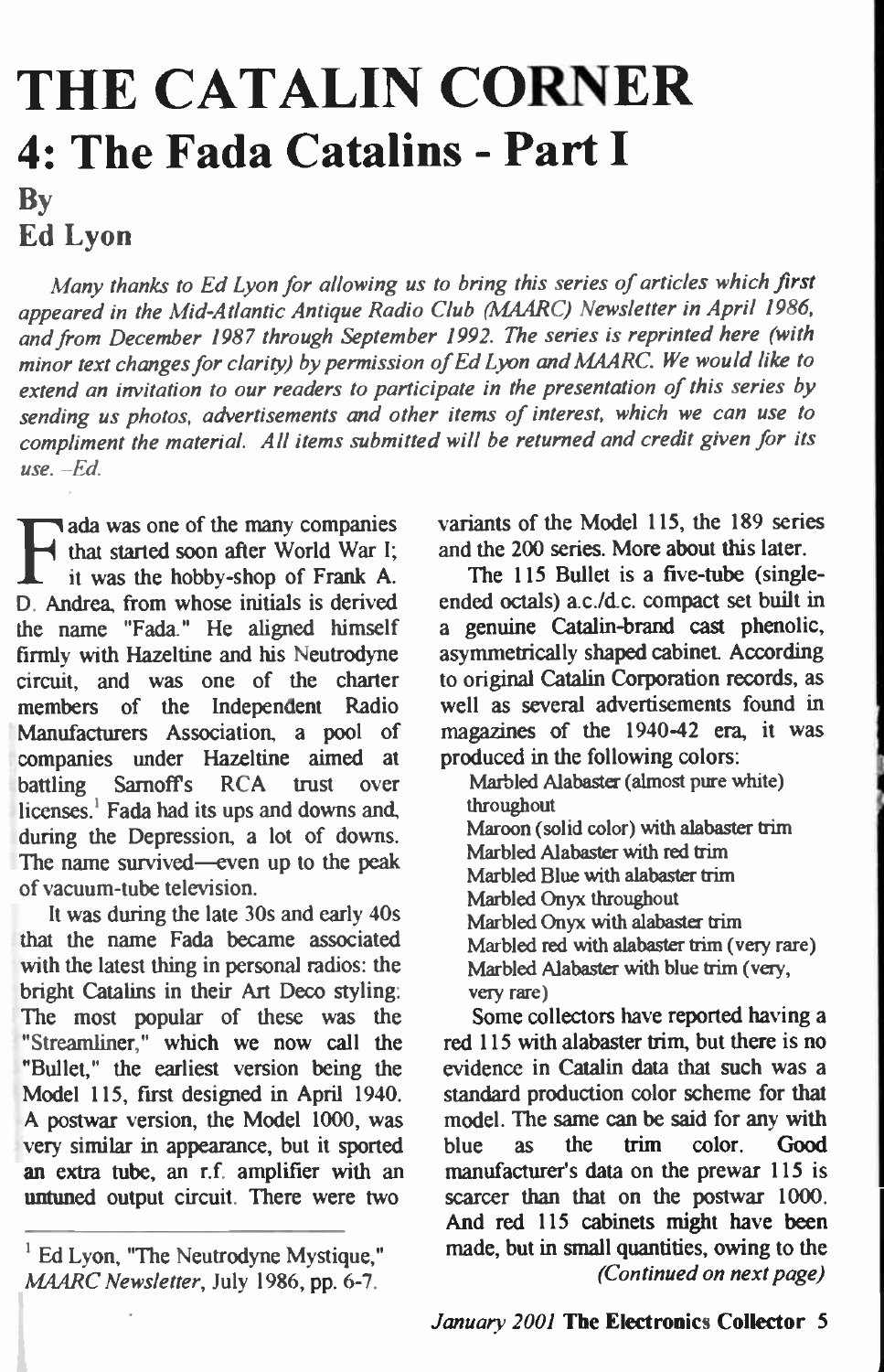problems in making large-area Catalin pieces in red.

Although two Bullet radios have been reported having blue bezels, at least one of these is actually the Fada 189 series radio, called the "All American" by Fada. Very few of the 189 radios were made, and these were produced just before Christmas 1940.

Now it is possible that a few blue-bezel 15s were also run through the line, but this would have been somewhat of an accident. Catalin made the bezels in the form of  $6\frac{1}{8}$ -inch long tubes  $4\frac{3}{4}$ -inch O.D. and 3%-inch I.D., which were then sliced into %-inch-thick rings. These rings were finished on a lathe, using diamond wheels for the cutting and abrasive stones for the shaping. Thus, from 19 to 21 bezels resulted from each casting. Therefore, if a bezel mold got into the resin pouring line, out of place, and got filed with blue resin, we should expect to find about 20 radios made this way. With the survival rate on the Bullets running about five percent, this would mean that only one or two should be found today.

Whether a "found" blue bezel is

examining one, the general direction of the white swirls (or "mottle") should be noted. Authentic Fada Bullet bezels were made by slicing a cast cylinder. The general flow of some of the white mottle streaks would be along the long axis of the cylinder, i.e., at right angles to the slices, or in and out of the bezel face. If only one or two such bezels were made, Fada, Catalin, or anyone else would probably have cut them from a cast sheet of material, or cast them in a rubber mold, and the mottle streaks would be flatter on the face of the bezel. Another test for authenticity of a bezel is to look carefully at its back. There one should find the cutoff blade streaks, much as one finds saw tooth streaks in rough-cut lumber. These streaks should show curvature appropriate for a I2-inch diameter blade.

On any given radio, the trim pieces were supposed to be of one common color, this included the handle, the two knobs, and the dial surround, or bezel. A rare exception is the "All American" 189 series, made with alabaster body, red knobs and handle, and blue bezel. (This is one of the blue bezel rarities noted above, and only one is known to be in the hands



Fig. 1. The three styles of Fada Model 1000 cabinets: regular, paneled, and cloth speaker grilles.

authentic is another question. When and only one is known to be in the hands

#### 6 The Electronics Collector January 2001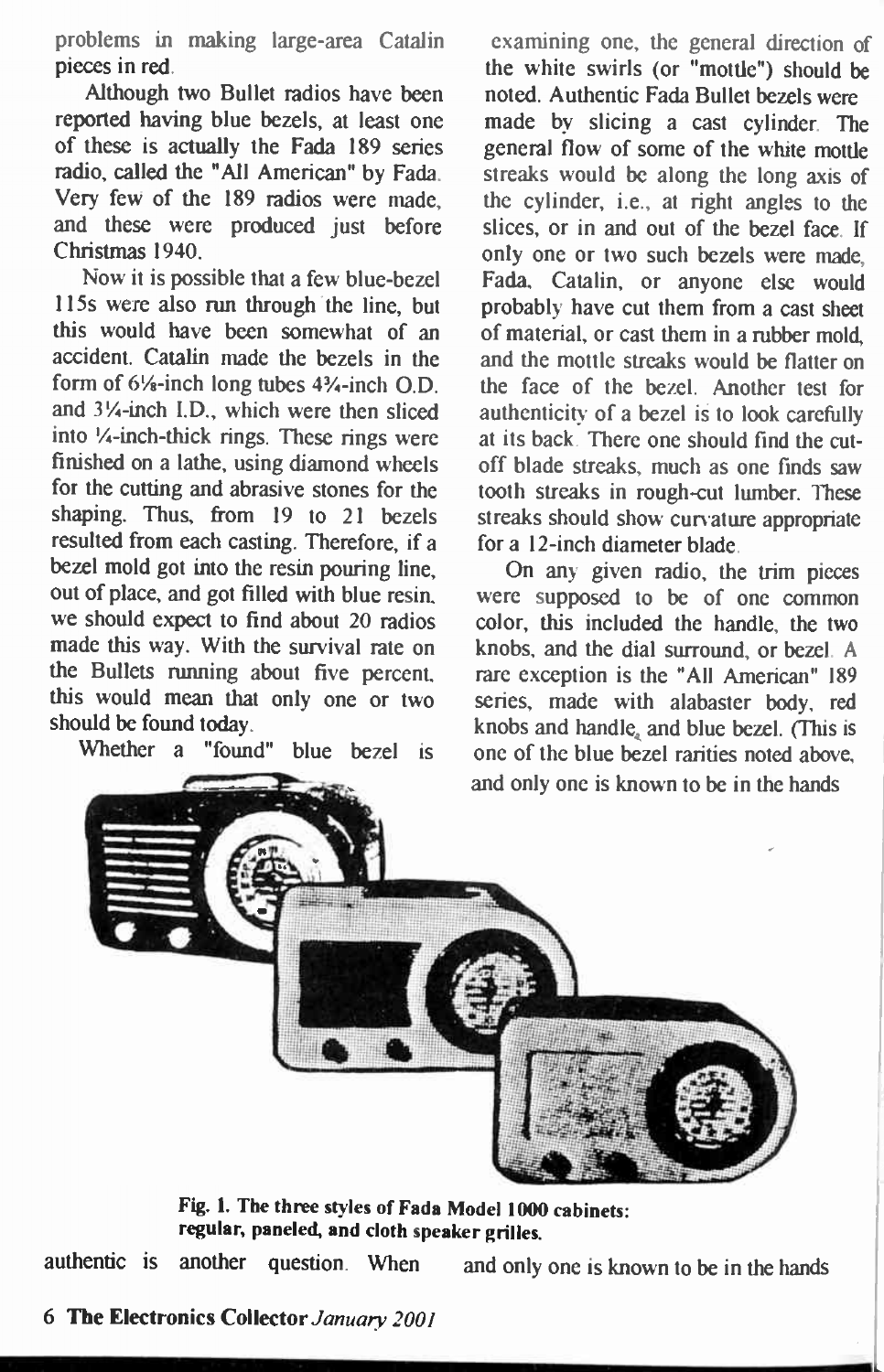of a collector today.) Some Model 1000 cabinets had the speaker grille cut away and had either grille cloth or a Catalin grille panel inserted. The Catalin grille panel, when used, matched the trim color. One can be certain that the earlier model, the 115, came out in only the solid cabinet style (no panel or insert in the speaker area). Since the manufacture of all these cabinets used the same arbor (or "master"), any cutting-out of the grille area (and the slitting of the grille itself)<br>was a machining operation was a machining carried out on the cured cabinet, and could have been done for either of the models, 115 or 1000. Apparently it just hadn't been thought of as necessary for sales until after the war. The three Model 1000 cabinet styles are shown in figure 1. The handles on the cabinets, cut from a solid slab of Catalin, retracted to sit on the cabinet top when released.

The dial was made of the popular Gemloid (a trade name of the Gemloid Corp.), a wafled, gold foil flashed cellulose nitrate (or, later, acetate.) panel with kilocycle and wavelength scales. It has a double-ended pointer with a bright red center spot. The 115 has a tens-ofkilocycle scale, reading from 55 to 175, while the 1000 has a scale from 53 to 165, both increasing counterclockwise. The 15 had a set of black vertical bars running through the dial center, with the Fada name below the wavelength scale,

while the 1000 uses an all-gold dial face with Fada printed just above the dial center. The two dials may be compared in figure 2.

It should be remembered that there were essentially no blue trim pieces made. and there were no green (aside from the very light green tint in onyx) or yellow Catalin plastics involved at all. (The "olive" color mentioned in "The Catalin Corner-2" was in error, referring to an age-afected color.) Until world War 1, several of the dyes used in coloring Catalin plastics came from the BASF company in Germany. Trial-anderror methods had to be used in choosing the particular dye ultimately employed detailed information on the imported colorants being scarce. This resulted in<br>limited color selections by todays limited color selections standards. All of the dyes were susceptible to ultraviolet light attack, which seriously faded them. In the selection process, Catalin regularly tested the cast resins using arc lamps to accelerate color changes. Other atempts at attaining bright colors involved dyes which puddled in the resin mix, owing to chemical change brought about by the sustained heated cure period in intimate contact with the phenolformaldehyde mix (which formed phenyl alcohol), and by the alkaline catalyst or lactic acid stabilizer. This puddling, or settling, often left a spotted coloration, not quite what was wanted. This was especially true of some green, yellow, and red aniline dyes made after the German supplies were cut off. It was apparently enough of a problem that Fada never tried yellow cabinetry, and rarely made red cabinets, except in the early days.

The Catalin Corporation had, however,



Fig. 2. Fada Bullet radio dial comparison, model 15 (left) vs. Model 1000. (Continued on next page)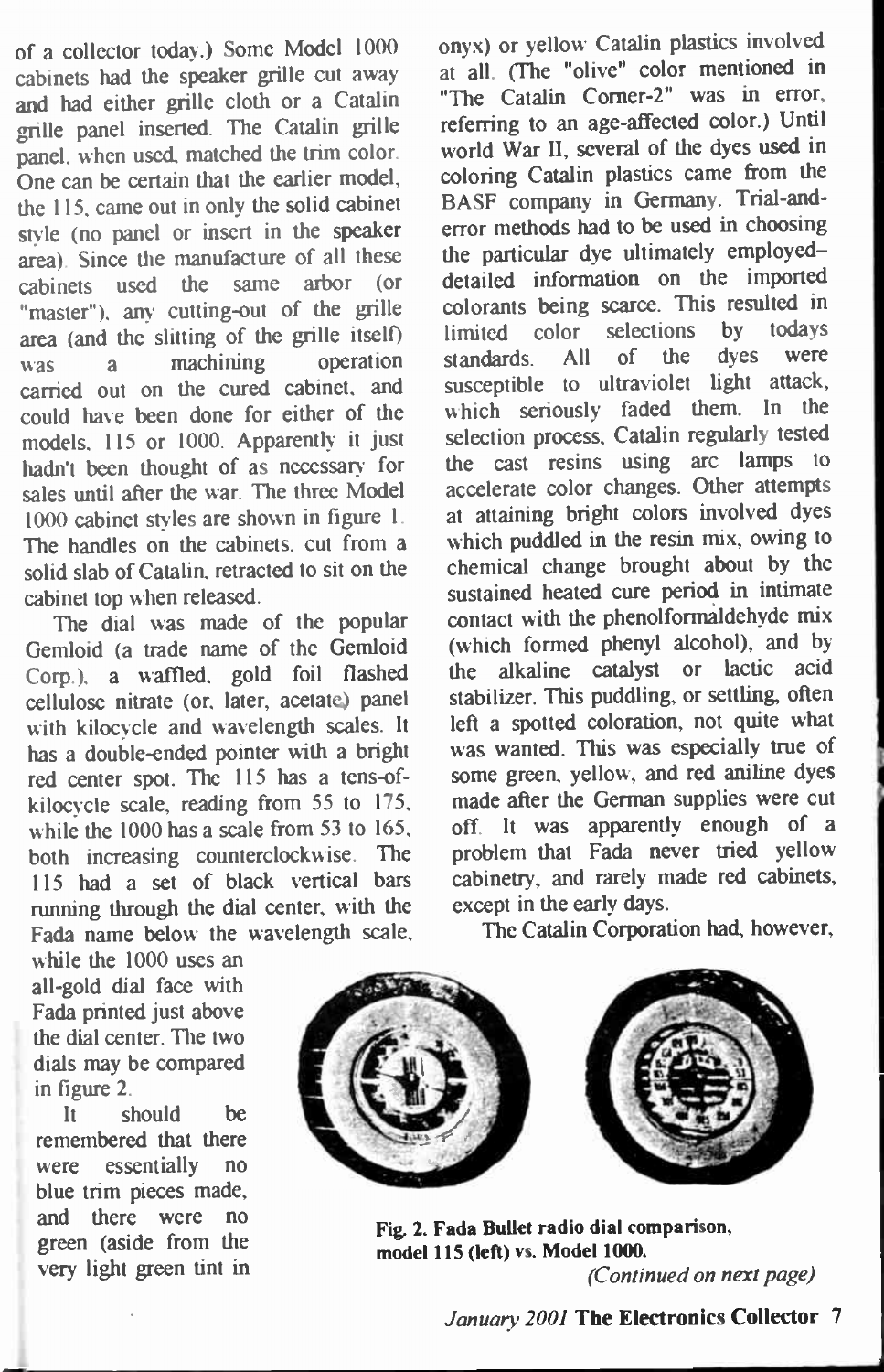learned how to dye the plastic after its cure, to attain a degree of surface color correction, but old-time Catalin workers maintain that they never dyed any radio cabinets after manufacture. The dying practice was needed in the manufacture of Catalin "stag-horn" cutlery handles and other fissured objects. In "stag-horn," a brown dye was applied to the ivorycolored finished object, and then buffing removed the dye from the high areas, leaving the low areas darker. Dyeing called for bringing butyl alcohol, glycerin, and the dyestuff to a boil to dissolve the dye, then cooking the plastic object in this mixture for an hour or so to get a penetration into the plastic of about one to one and a half mils. The boiling and cooking process required the use of a reflux apparatus to prevent evaporation of the alcohol and to reduce the risk of fire.

Since the time of manufacture, most of the Catalin cabinets and trim pieces for the Fada Bullets have drifted in color. Most red pieces are no longer bright red, but, instead, are orange or brown. Nearly all alabaster pieces, which should be ivory to white, have turned to butterscotch or pumpkin. The blue, or lapis lazuli, has turned to green, while onyx, which began as a translucent pale greenish color, has turned to the color of "lentil soup." These color changes have not usually gone all the way through the plastic but, instead, are surface effects brought on by heat,<br>ultraviolet light and atmospheric light, and atmospheric constituents. The color changes have been especially severe when the cabinet has been exposed to excessive heat, such as in an attic, and in the areas of the cabinet directly over power tubes.

This means that careful and persistent abrading and buffing can restore the original colors. Experts in Catalin color restoration estimate that from five to 50 hours effort is needed for a typical cabinet to be returned to its original color and finish gloss. The large spread in man-

hours being due to variations in cabinet complexity (grille slits, louvers, etc.), and technique used.

Whether the collector really wants to restore a Fada Bullet to its original colors is perfectly optional. This author believes that if a collector has but a few of these radios, they should be restored, to show off the bright colors originally offered. But, if he has an abundance of them, some could be left in the as-found colors for variety. With a super-abundance, the collector may even mix the color schemes a little more, like showing an unrestored cabinet with restored trim pieces or vice versa.

The 115 chassis is also used in the<br>Model 209 molded Bakelite radio molded Bakelite radio (although one 209 seen a few years ago had a diferent dial design). This might be a chassis source for the collector who has two 1000s, and would like to make one a 15.

In Fada's case the term Catalin, when used to describe the cabinets of these radios, is precise since they were made of cast phenolic by the Catalin Corporation. Other manufacturers might have used Catalin. Marblette, Opalon. or Fiberlon. They might have used a cast urea plastic instead, but all are valued by collectors. Remember that it is the *casting* process, employing a translucent thermoset-like phenolic or urea resin, which is desirable. The many, many ads, beginning in 1936, for walnut, mahogany, or ivory plastic radios virtually always implied molded phenolic (or urea, for the ivory) plastics; these are of relatively low value today.

 $-Next$  month: More Fada Catalins.

Note: figures 1 & 2 derived from photos from the collection of Mark Wooley.

Ed Lyon (lyon@fred.net) is President of MAARC. He is a collector and writer. He lives in Mversville, MD.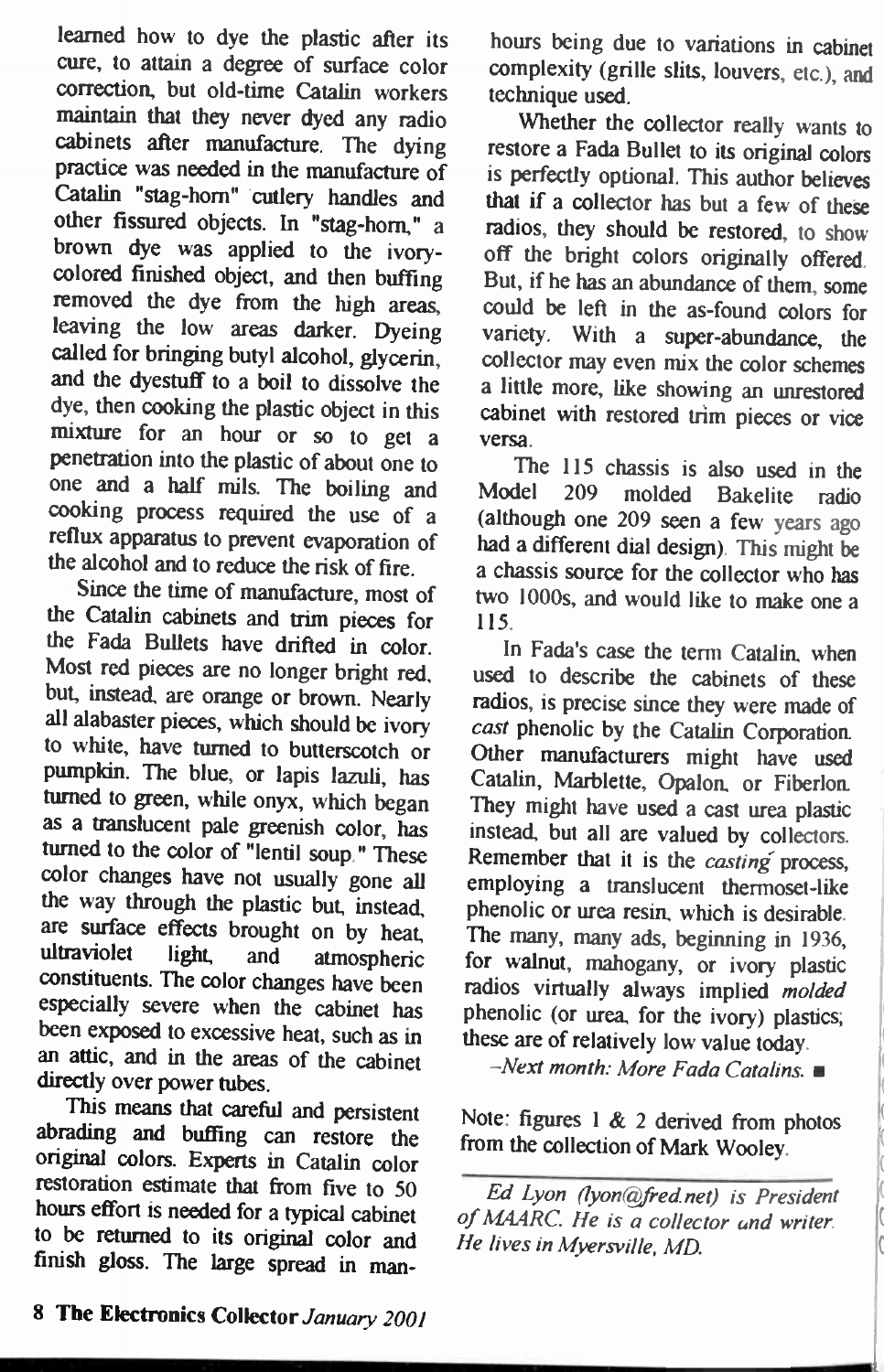## The Electronics Collector Index Jan-Dec 2000

| <b>Subject</b>                                              | Month      | Page    |
|-------------------------------------------------------------|------------|---------|
| Acousticon 3-transistor hearing aid (1956 advertisement)    | Aug        | 8       |
| Acousticon hearing aid, model A100                          | Sep        | 6       |
| Addison "Big Box" (Catalin) cabinet colors                  | Nov.       | 9       |
| Admiral radio, model 6C2A-2367                              | Aug        | 6       |
| Admiral All-World Portable Radio, model 909 (advertisement) | July       | 9       |
| Airline "Chairside" radio                                   | Jun        | 5       |
| AK 33 console radio                                         | Jun        | 5       |
| Amico novelty lamp radio (Miscellaneous)                    | Jan        | 4       |
| Amrad radio, model IP-501                                   | May        | 10      |
| A Pair of Arvins (models 95G2 & 60R28)                      | Feb        | 5       |
| A Trio of Odd Novelties                                     | Jan        | 4       |
| Argonne transistor radio                                    | May        | 8, 9    |
| Artone transistor radio                                     | Jun        | 7       |
| Arvin All Transistor Radio, model 8576                      | Jan        | Cvr, 5  |
| A Short Course in Basic Electronics, Part Ten               | Jan        | 6       |
| A Short Course in Basic Electronics, Pat Eleven             | Feb        | 6       |
| Atwater Kent radio, model 40                                | Aug        | 6       |
| Auction Results - AWA Rochester Conference, 2000            | Oct.       | 3       |
| Belmont Boulevard 5-tube (subminiature) radio               | <b>Nov</b> | 4       |
| Bobby Orr novelty radio                                     | Mar        | 4       |
| <b>Book Review: Toy Walkie Talkies</b>                      | Apr        | 6       |
| Busicom pocket calculator, model LE-120A                    | May        | Cvr, 7  |
| Candle ten-transistor radio                                 | Apr        | 4       |
| Catalin (see The Catalin Corner)                            |            |         |
| Ceramic radio (two)                                         | Jun        | 6       |
| Centric two-transistor radio                                | <b>Nov</b> | 6       |
| 'Coldspot" reverse paint name plate                         | Jul        | $_{11}$ |
| <b>Collecting Novelty Radios</b>                            | Oct.       | 7       |
| Collector Spotlight: Larry Livingston                       | <b>Feb</b> | 11      |
| Collector's Showcase: Bruce Phillips                        | Mar        | 8       |
| Collector's Showcase: Bryan Irwin                           | Jun        | 7       |
| Collector's Showcase: Charles Combs                         | May        | 8       |
| Collector's Showcase: Donald M.Maurer                       | Jun        | 6       |
| Collector's Showcase: Jay Madel                             | Sep        | 4       |
| <b>Collector's Showcase: Maryin Hess</b>                    | Apr        | 4       |
| Collector's Showcase: Tom Genova                            | Jul        | 6       |
| Collector's Showcase: Victor Marett                         | Jun        | 6       |

(Continued on next page)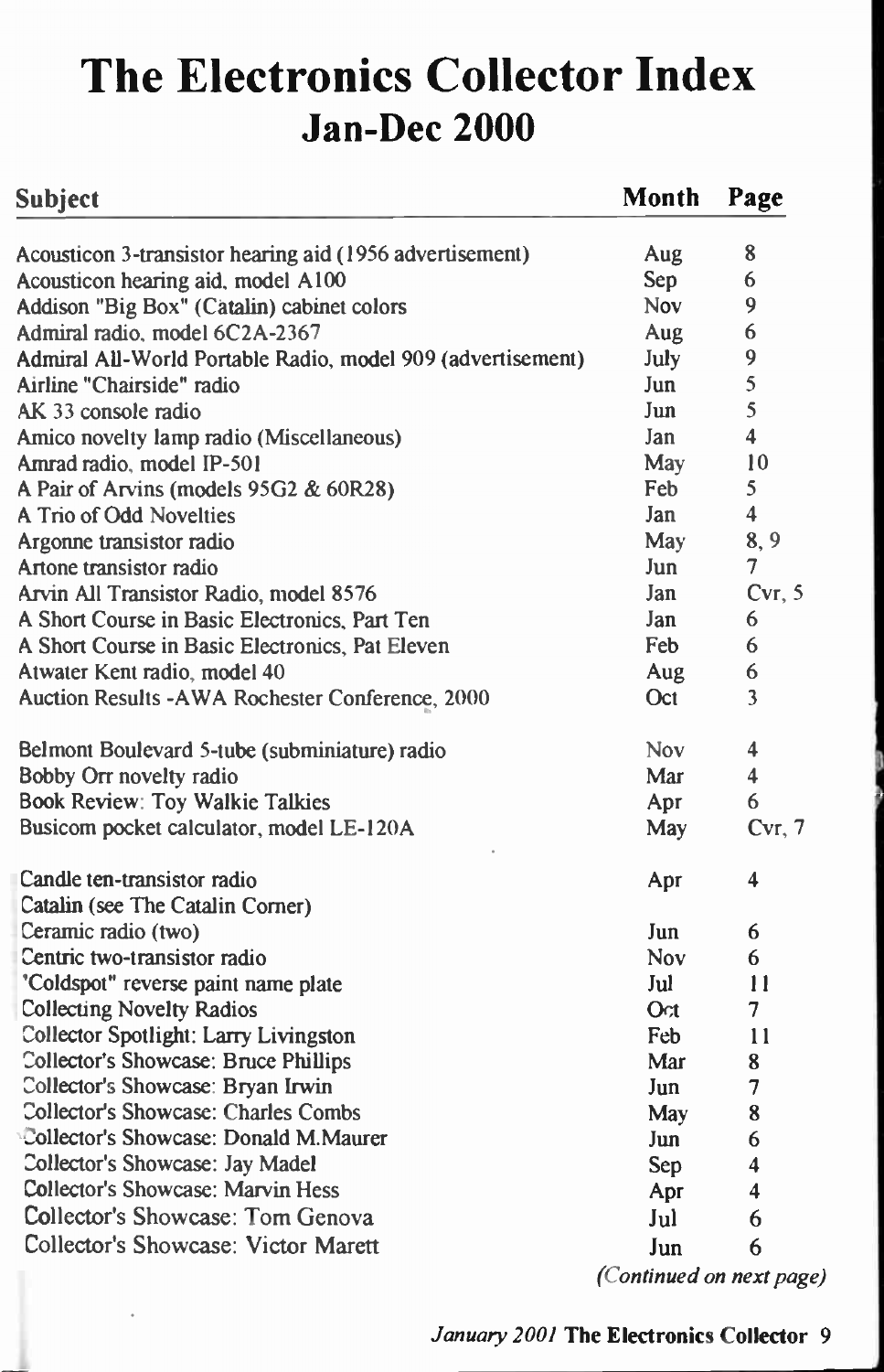| Subject                                                   | Month      | Page           |
|-----------------------------------------------------------|------------|----------------|
| Corona 4-transistor radio                                 | Mar        | 9              |
| Corona transistor radio, model 6YR-15A                    | May        | 9              |
| Crosley Magic Mood hybrid radio, model JM-8GN             | April      | $\overline{4}$ |
| Crystal radio (double slider)                             | Mar        | Cvr            |
|                                                           |            |                |
| Department Of Revenue Asked For Clarification On          |            |                |
| <b>Hamfest Sales Taxes</b>                                | Jul        | 5              |
| Department Of Revenue Speaks On Sales Tax At Hamfests     | Sep        | 7              |
| Emerson tombstone radios (Catalin) cabinet colors         | <b>Nov</b> | 10             |
| Emerson hybrid radio, model 838                           | Apr        | 5              |
| Emerson hybrid radio, model 865                           | Apr        | 5              |
| Emerson "Mae West" radio                                  | Mar        | $\overline{a}$ |
| Emerson "Mickey Mouse" radio                              | Feb        | 4              |
| Emerson subminiature tube radio, model 747                |            |                |
| Emerson transistor radio, model 888                       | Apr        | 5              |
| Evans 6-transistor radio, model YTR-601                   | Jan        | $\overline{7}$ |
|                                                           | Sep        | 5              |
| Fada "Bullet" radio                                       | May        | 10             |
| Fada "Bullet" radio (Catalin) cabinet colors              | Nov.       | 9              |
| Five figural novelty radios                               | Aug        | $\overline{7}$ |
| Five Ways To Find Oldies                                  | Jul        | 8              |
| Freshman masterpiece radio, model 6-F-6                   | Aug        | 6              |
| Fujitone 6-transistor radio                               | May        | 8              |
| Futura two-transistor radio                               | nov.       | 5              |
| Futura Bel Air one-transistor radio                       | Nov.       | 6              |
| General transistor radio, model 8GA801                    |            |                |
| Getting your VOM to Zero on The Rx1 Scale (Miscellaneous) | Apr        | 5              |
| Global transistor radio dial face, model GR-711           | Fcb.       | 11             |
| Grandfather Clock radio                                   | Jul        | 10             |
|                                                           | Jun        | 5              |
| HA (hearing aid) collection: Rodger E. Gach               | Sep        | 6              |
| Hallicrafters television, model T-505                     | Jul        | Cvr, 6         |
| Happi-Time three-transistor radio, model 649.23020        | Mar        | 9              |
| Hearing Aid. Anyone? Eh? What's That You Say?             | Sep        | 6              |
| Heathkit Specifications and Schematics Manual             | Fcb        | 12             |
| Historic Transistorized Hearing Aid Chat Room             |            |                |
| & Web Site is Formed                                      | Jun        | 8              |
| Hit Parade one-transistor radio                           | Nov.       | 6              |
| Hobby Shop Spotlight: Larry Livingston                    | Mar        | 5              |
| HP calculator watch                                       | Aug        | 7              |
| Hugo Gernsback, Experimenter, Publisher, Visionary        | Aug        | 5              |
| <b>HVRA Spring MEGA-Auction</b>                           | Jun        | $\overline{1}$ |
| Juliette clock radio, model ACR-808                       |            |                |
|                                                           | Apr        | 10             |

10 The Electronics Collector January 2001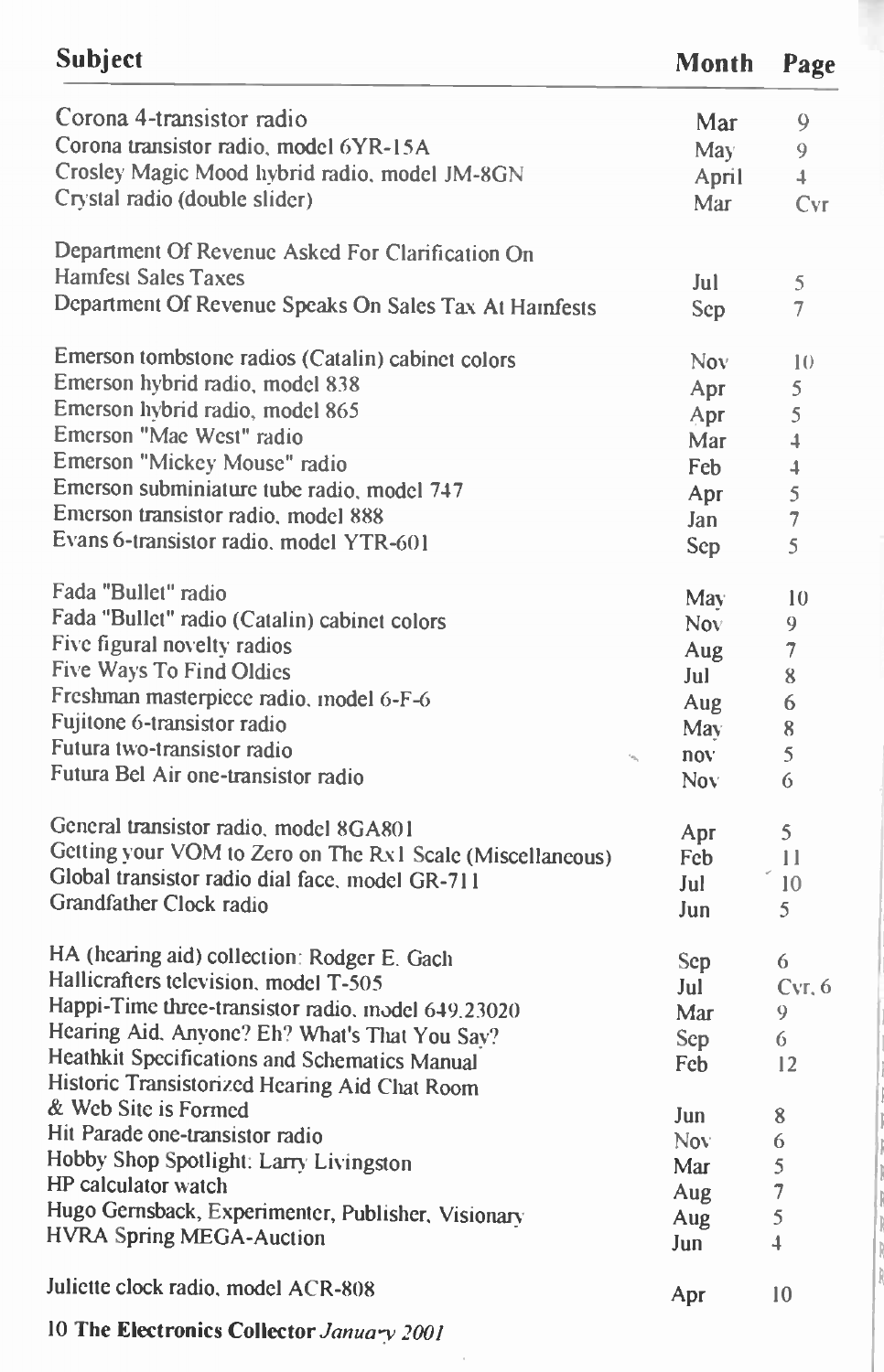| subject                                           | Month                    | Page                    |
|---------------------------------------------------|--------------------------|-------------------------|
| uliette clock radio, model FCR-1360               | Apr                      | 11                      |
| uliette "El Personal" radio, model RT-6           | Feb                      | 6                       |
| uliette Miami, production line start-up 7-15-70   | Apr                      | 8                       |
| uliette 12-transistor radio, model AT-125         | Feb                      | 9                       |
| uliette 14-transistor radio, model NA-114         | Feb.                     | Cvr                     |
| VC Tip Top novelty radio, model 8000              | Mar                      | 8                       |
|                                                   | Jun                      | Cvr                     |
| Cadette tombstone radio, model 77                 | Sep                      | 5                       |
| Coyo 6-transistor radio, model KTR-632            |                          |                         |
| .ongwood 6-transistor radio, model 2R-96          | Sep                      | $\overline{4}$          |
| Marantz tube amplifier, model 8-B                 | Mar                      | $\overline{\mathbf{4}}$ |
| Meet Report, Carolinas Chapter AWA Fall Swap Meet | <b>Dec</b>               | 4                       |
| Viiami: Radio Capital of The World                | <b>Feb</b>               | 8                       |
| Viiami: Radio Capital of The World                | Mar                      | 6                       |
| Viiami: Radio Capital of The World                | Apr                      | $\overline{7}$          |
| More Tips on Radio Collecting                     | Aug                      | $\overline{\mathbf{4}}$ |
| Nivico 3-band portable radio, model 11F-314A      | Apr                      | Cvr                     |
| Olympic radio-phono, model 6-617                  | Aug                      | 6                       |
| Orion 10-transistor radio, model JT-602           | Sep                      | 4                       |
| Oxford 6-transistor radio                         | Sep                      | $\overline{4}$          |
|                                                   |                          |                         |
| Palm-Size Tube Radio                              | Feb                      | 11                      |
| Perk-O-Rad novelty coffee pot radio               | Jan                      | 4                       |
| Philco transistor radio, model T-7                | Jan                      | 4                       |
| Philco "Veep" three-transistor radio              | <b>Nov</b>               | 5                       |
| Philmore "cat whisker" crystal radio              | Feb                      | 4                       |
| Precision tube radio                              | Feb.                     | 11                      |
| Private Ear two-tube radio                        | Apr                      | 4                       |
| Private Ear two-tube radio                        | <b>Nov</b>               | 5                       |
| <b>Radio Collecting</b>                           | Jul                      | 4                       |
| Radiola 28 console radio                          | Jun                      | 5                       |
| RCA "Jewel Box" portable radio                    | Dec                      | Cvr                     |
| RCA transistor radio, model P331                  | May                      | 10                      |
| Realtone transistor radio, model TR861            | Mar                      | $\mathbf{1}$            |
| Regency TR-1 display                              | May                      | 11                      |
| Regency XR2A two-transistor radio                 | Feb                      | 12                      |
| Regency XR2A two-transistor radio                 | <b>Nov</b>               | 5                       |
| Reminiscences of an Old-timer                     | Mar                      | 10                      |
| Ross A. Smith 1918-2000                           | Aug                      | 9                       |
| Royal 6-transistor radio                          | May                      | 9                       |
|                                                   | (Continued on next page) |                         |

 $\ddot{\phantom{0}}$ 

### January 2001 The Electronics Collector 11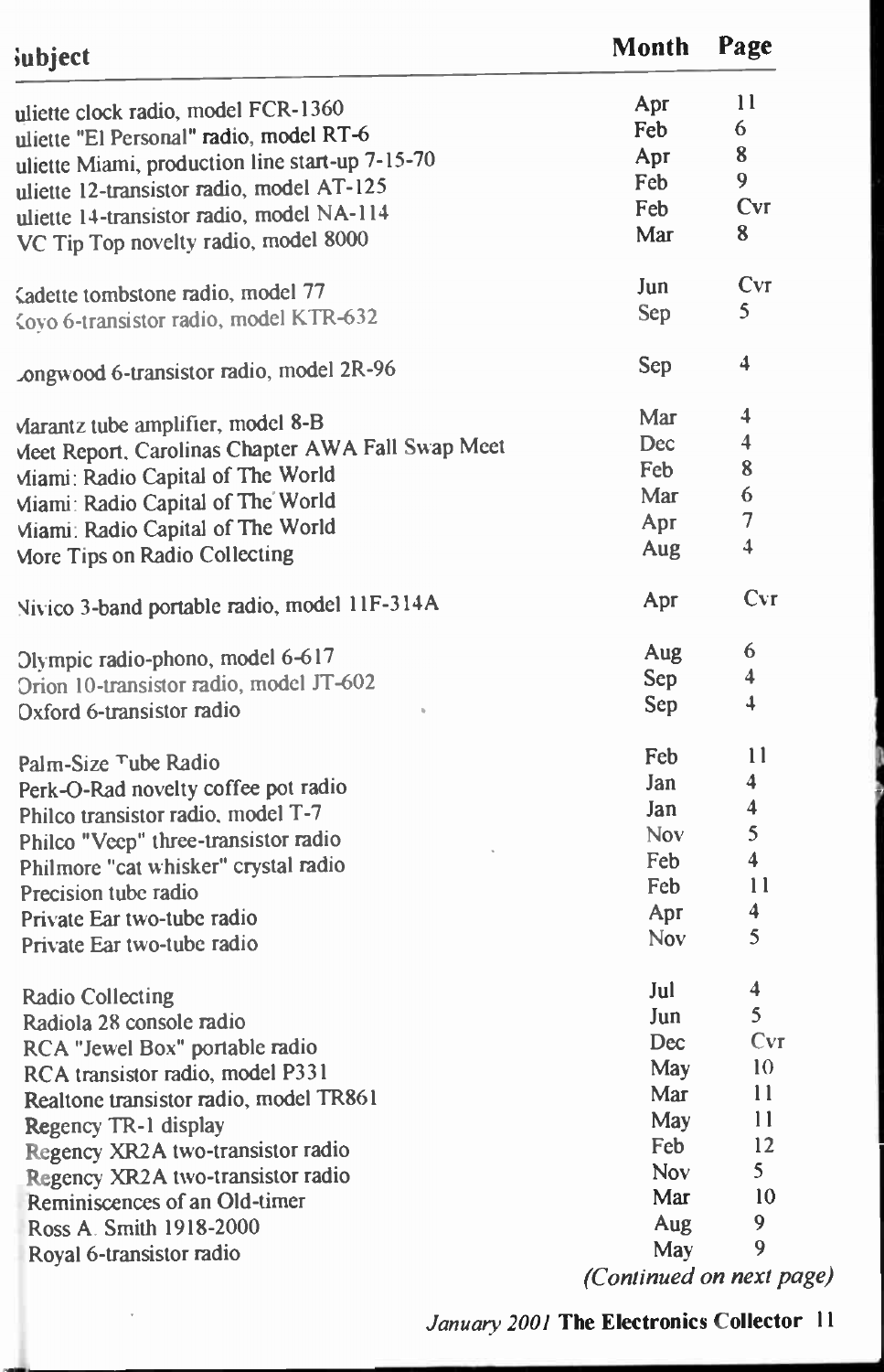| Subject                                        | Month      | Page                    |
|------------------------------------------------|------------|-------------------------|
| Sharp shirt pocket radio, model BP-11          | Jun        | 6                       |
| Show Vendors Beware, The Tax Man Lurketh       | May        | 3                       |
| Silver tube portable radio, model PC-200       | <b>Nov</b> | 6                       |
| Sony portable TV, model 8-301                  | Mar        | 11                      |
| Sonotone hearing aid                           | Aug        | $\overline{7}$          |
| Starlite mini reel-to-reel recorder            | Aug        | $\overline{7}$          |
| <b>Surfing For Radio Sites</b>                 | May        | $\overline{\bf{4}}$     |
| Sylvania Radio Tubes (1947 advertisement)      | Nov.       | $\overline{7}$          |
| Sylvania Radio Tubes (1948 advertisement)      | Jul        | $\overline{7}$          |
| The Beginning of Broadcasting                  | Jun        | 9                       |
| The Catalin Corner-1                           | Oct.       | $\bf 8$                 |
| The Catalin Corner-2                           | Nov.       | 8                       |
| The Catalin Corner-3                           | Dec        | 8                       |
| The First Pocket Calculator                    | May        | 6                       |
| The Zenith Royal 900                           | Jan        | 8                       |
| TI LCD calculator                              | Aug        | $\overline{7}$          |
| Top Notch six-transistor radio                 | Mar        | 8                       |
| Toshiba six transistor radio model 6TP-335     | Mar        | 8                       |
| Toshiba three-transistor radio, model 3TP-315  | Nov.       | 6                       |
| Toshiba transistor radio, model 8TP30          | Mar        | $\overline{\mathbf{4}}$ |
| Truetone deluxe transistor radio, model TT3714 | Jun.       | 7                       |
| Video Review: Restoring Pocket Radios          | Dec        | 7                       |
| Web Auction Report                             | Feb        | 4                       |
| Web Auction Report                             | Mar        | 4                       |
| Web Auction Report                             | Aug        | 6                       |
| What is Underpainted/Reverse Plastic?          | Jul        | $\degree$ 10            |
| Why I started Collecting                       | Jan        | 7                       |
| <b>Without Speakers</b>                        | <b>Nov</b> | $\overline{4}$          |
| Yaou six-transistor radio                      | Mar        | 9                       |
| Zenith Royal "T" transistor hearing aid        | Jun        | 8                       |
| Zenith Royal "T" transistor hearing aid (open) | Sep        | 9                       |
| Zenith Royal 900 seven-transistor radio        | Ian.       | я                       |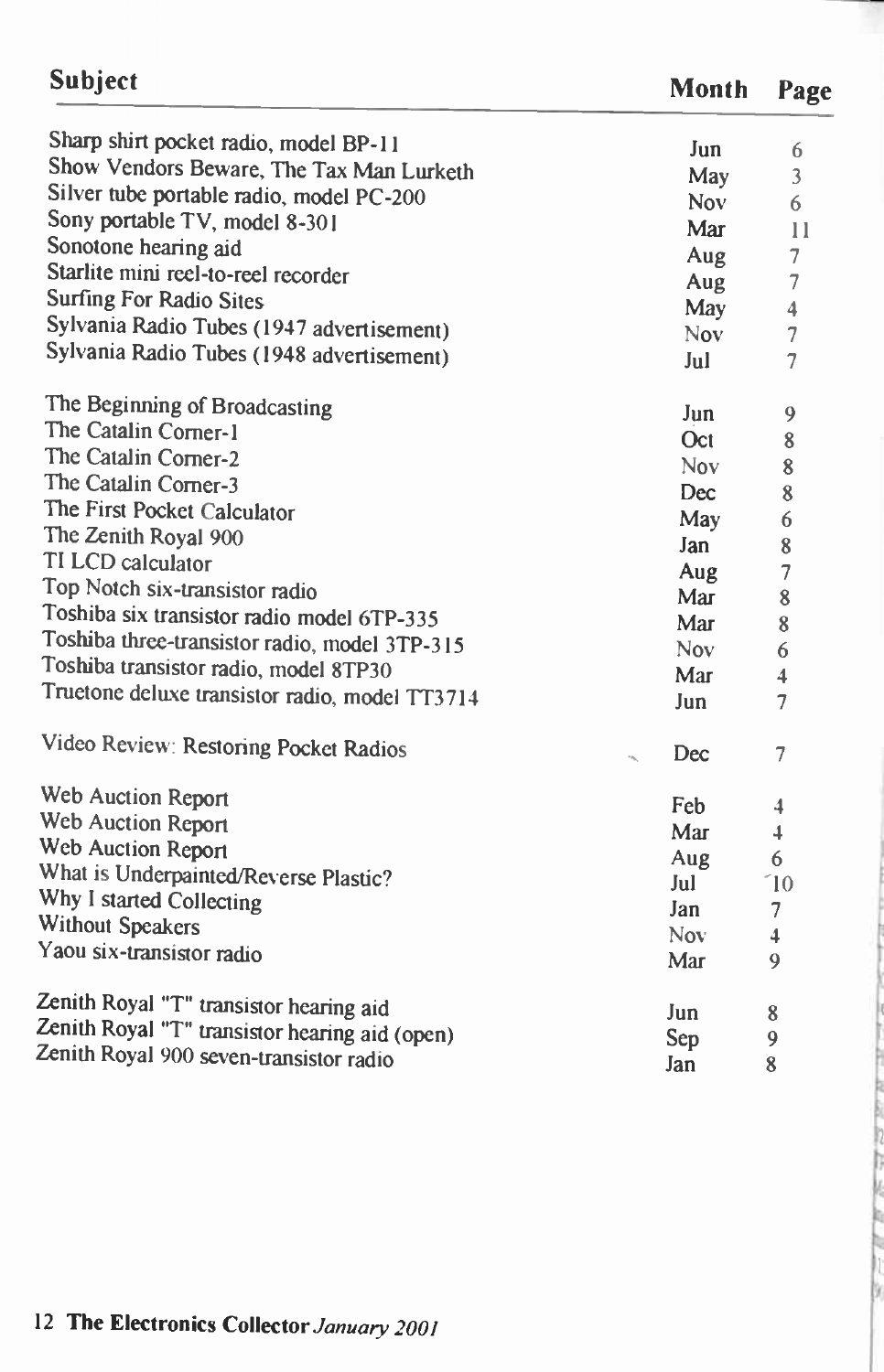# CLASSIFIEDS

### ADVERTISING GUIDELINES

SUBMITTING ADS. All ads must be electronics related. Non electronic items may be included at the end of an ad if they are offered in trade for electronic items. All items must be represented fairly. Non original items, reproductions, and changes must be identified. Type or print ads clearly. We will do our best to print ads exactly as received, but cannot be responsible for ilegible material. Responsibility for mistakes, misprints, or typographical errors is limited to correcting the error and running the ad in the next issue. All ads must contain a name and phone number or address. All advertising is subject to the publisher's approval who reserves the right to refuse ads not complying with these guidelines.

**DEADLINE.** Ads received by the  $10<sup>th</sup>$  of the month will run in the next month's issue. Ads received after the  $10<sup>th</sup>$  of the month will run the second month following receipt. Cancellation or changes after the  $10<sup>th</sup>$  may not always be possible.

RATES. Subscribers get one free standard 50-word ad each month. Extra words are 25¢ each (\$1 minimum). Non subscriber rates are 35¢ per word. Classified ads are run on a prepaid basis. Please include payment when mailing your ad. Ads may be sent via fax and email, but must be paid promptly. As long as an account is in good standing, we will be happy to continue to run ads. At present we are not equipped to accept credit cards.

COUNTING WORDS. Headings: WANTED, FOR SALE, MESSAGE, SERVICES, HELP, etc. count as one word each time used. Each word, abbreviation, or model no. counts as one word. FOR SALE/TRADE counts as two words. Hyphenated words, words run together or connected with a slash (/), extra fax, or phone numbers count as two words. E-mail and Web address each count as three words. Name, address and (one) phone or fax number counts as six words. The publisher reserves the right to edit ads. Ads exceeding the 50-word alowance will be edited unless payment for excess words is included with the ad.

Write, fax or e-mail for boxed, capitalized or bold letter, and display ad rates.

FOR SALE: Airline GEN1136B, red 25. Arvin 64R38 \$25. Bulova 620 series, 153, clean \$95. Channel Master 6506, lean, red \$35. Coronet Boy's radio, !placed bezel, looks fair \$35. Jewel '.S.10, MIJ \$40 Motorolas: X 16G \$25, 24N, nice \$30, X34GN, nice \$25, X37S, cry clean \$25, X47B \$35. Panasonic '50AA \$40. Pennecrest 140 \$40. hilcos: NT600BK, fair \$20, T77-124, arly set, small chip bottom \$50. ilvertones: Meteor 1208 \$35, 3202 \$40, 210 \$25, 4208 \$25, 5214M \$25. York R103, early set, vernier tuning \$30. 4any Zenith Royals from 16 thru 500s nd others of many brands. LSASE/Eail. JPGS on request. H.B. McMahan, 13 W. Shaw, Tyler, TX 75701-3029. 02) 593-5433. E-mail: hbmc@juno.com

FOR SALE: Crystal Radio kits, complete with face panel, baseboard, variable capacitor, pre wound coil and many parts for old style radios. Remit \$22.50. Carl & Grace Ent., 5636 Romeyn, Detroit MI 48209.

FOR SALE: Lots of everything. All items complete, except where indicated. All items cosmetically good. For details send 2-stamp LSASE for 20-page flyer, No. 200A. Olde Tyme Radio Company, 2445 Lyttonsville Road, Suite 317, Silver Spring, MD 20910.

Phone/Fax: (301) 587-5280.

E-mail: oldetymeradio@juno.com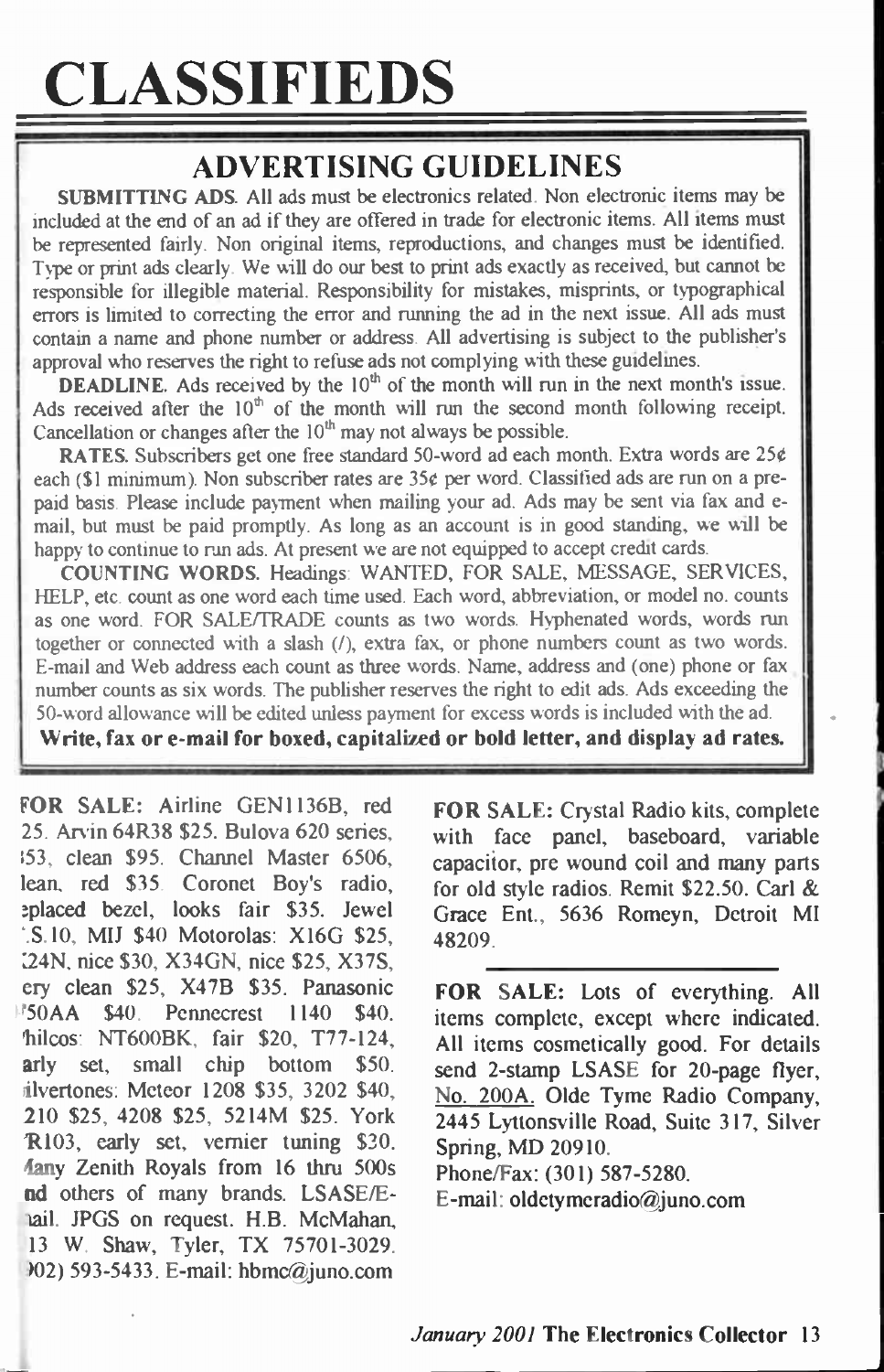### New Video! Restoring Pocket Radios By Eric Wrobbel & Ron Mansfield



Transistor radio restoration video. Learn to fix cracks, restore plastic and metal cases, replace damaged lettering, fix dead, and cranky radios, read schematics, trace signals, make handy tools and adaptors, align superhets, and much more for fun, or profit. \$24.95 & \$5 S/H to: Ron Mansfield, 2759 Hermosa Ave., #206, MontroseCA 91020. (818) 957-7271. E-mail: ronmansfield@earthlink.net

FOR SALE: Micronta transistor checker \$15; Electro Brand 2951, 6-band \$25; Eagle transistor radio Al-1129, gray \$15. Archer kit radio 28-4029, unassembled \$20. Shipping extra. Victor Marett, 3201 NW 18 Street, Miami, FL 3125. (305) 634-9569. E-mail: adlpvm@msn.com

WANTED: RCA Radiola 66 parts or junk chassis. Tony Cemino, 6731 Lindyann, Houston, TX 77008. (713) 862-1324.

FOR SALE: Vintage germanium transistors: CK722, 2N107, 2N35, CK760, may others including point contact transistors and other vintage radio parts. Send \$1 for catalog to: Helio Sakaya, 10726 Wiles Road, Coral Springs, FL 33076. Visit our Web site at: www.electronic-projects.com

WANTED: New tubes: 6L6, Y, G, GC GB,GX, WGA; 5932; 5881; 6550; 7027; 7581; KT66; 6AC7, EL34; 12AX7A; 7025; 7199. Also buy/trade vintage tubes. Roger McMullen, 14261 County Road 137, Wellborn, FL 32094. (904) 963-2024.

WANTED: Old cinema/studio tube sound equipment by Western electric/Westrex. Langevin, Ampex, Kalee, Cinema Eng., Altec, Jbl, Jensen, Tannoy, etc., amps, preamps, drivers, woofers, x-overs, horns, baffles, surplus tubes (valves). W.E. mixer boards (23c, 25b), mics. turntables, etc. Contact Charlie Dripps, P.O. Box 1927, Victorville, CA 92393-1927. (760) 955-8279 or (760) 245-4760. E-mail: cdske60 @earthlink . net

FOR SALE: Knobs & pushbuttons and 1941 & 1942 Philco escutcheon reproductions now available. Contact us for specific model numbers on escutcheons. Old Time Replications, 5744 Tobias Ave.. Van Nuys, CA 91411. (818) 786-2500. E-mail: oldtimerep@aol.com

FOR SALE: Many of your favorite old time radio shows are available on tape cassettes. Select the shows you-want and purchase them by the hour. Fast, friendly service. Send for our catalog listing over 5,700 shows arranged by category and title. Only \$2 (P&H). Erstwhile Radio, P.O. Box 2284, Peabody, MA 01960.

FOR SALE/WANTED: Parts, service & owner's manuals for Voice of Music (VM) audio equipment. VM parts of all kindsincluding idler wheels, belts, and phono needles. Contact Gary Stork at V-M Audio Enthusiasts, 37530 E. Meadowhill, Northville, MI 48167. (248) 478-0990. Visit www.thevoiceofmusic.com E-mail: gstork@concentric.net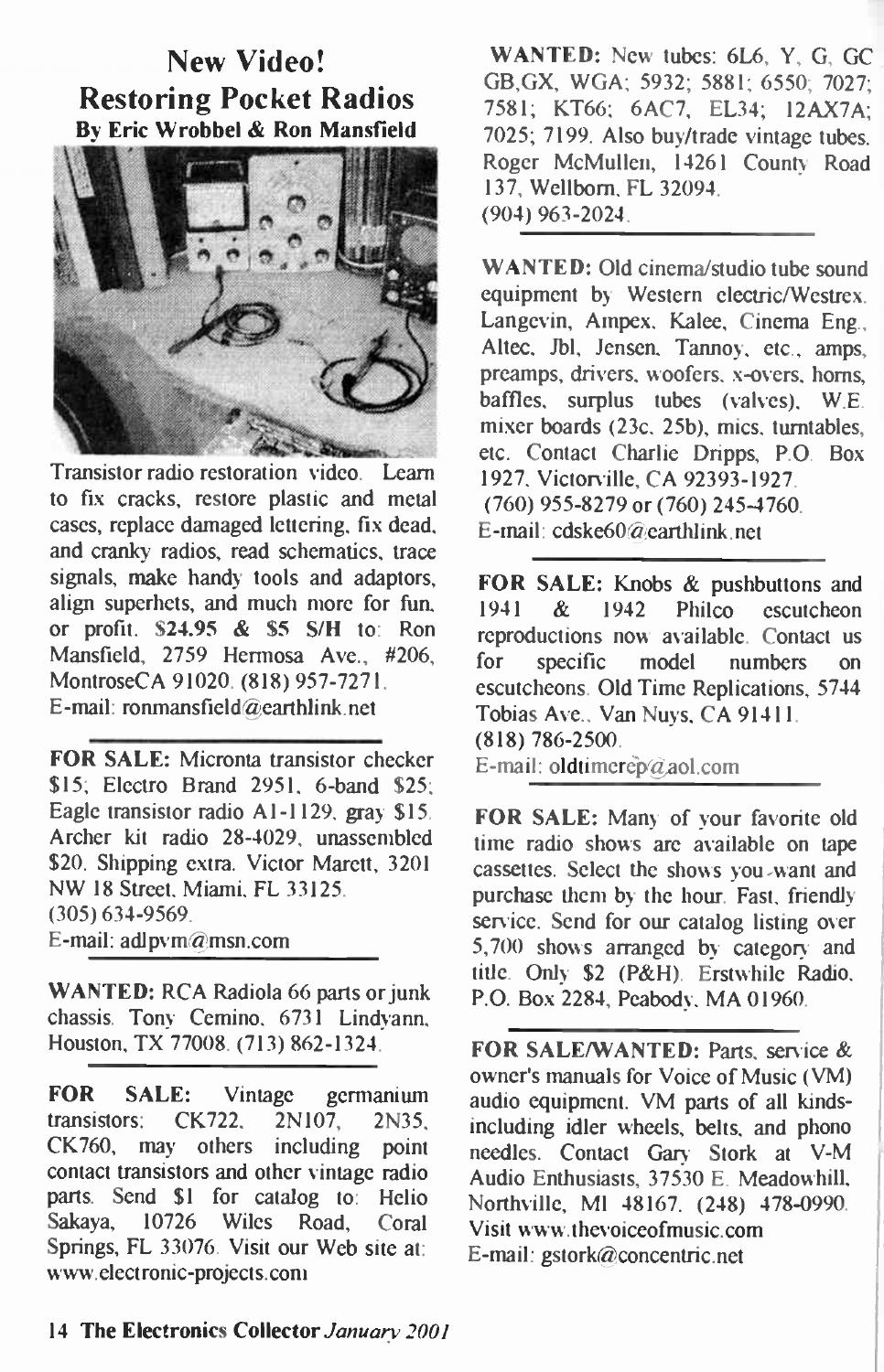# TEC BOOKSTORE

#### $*$  Subscribers take 10% off the listed price. $*$

COLLECTOR'S GUIDE TO ANTIQUE RADIOS, 4<sup>th</sup> EDITION, by Marty & Sue Bunis. A comprehensive book with over 600 full color photos. Over 5.000 models and prices to help collectors identify many sought after vintage tube radios. 248 pages. soft cover. \$18.95.

COLLECTOR'S GUIDE TO VINTAGE TELEVISIONS, by Bryan Durbal & Glenn Bubenheimer. This book for television collectors features more than 200 full-color photographs. It lists more than 1,400 vintage televisions, including transistor and solid state sets with suggested prices. 200 pages, soft cover. \$15.95.

COLLECTOR'S GUIDE TO TRANSISTOR RADIOS, 2<sup>ND</sup> EDITION, by Marty & Sue Bunis. This beautiful book with over 370 full color photos, 2,500 model numbers and prices will help any collector identify today's hottest transistor radios. 320 pages, soft cover. \$16.95.

COLLECTOR'S GUIDE TO NOVELTY RADIOS. by Robert F. Breed & Marty Bunis. An unbelievable compilation of novelty transistor radios in all shapes and sizes. Over 600 full color photos, with detailed descriptions and prices. A great guide for an exciting new part of radio collecting. 224 pages, soft cover. \$18.95.

COLLECTOR'S GUIDE TO NOVELTY RADIOS, BOOK I. by Robert Breed & Marty Bunis. This allnew companion to Collector's Guide To Novelty Radios, contains no repeats. It is an incredible encyclopedia of novelty transistor radios in all shapes and sizes. The book features over 600 full-color photographs of advertising and product-shaped radios, and current values. 200 pages, soft cover. \$19.95.

CRYSTAL FIRE; THE BIRTH OF THE INFORMATION AGE, by Michael Riordan and Lillian Hoddeson. This telling book, with photos and drawings, gives an account of the invention of the transistor. It draws attention to pride. jealousies, and scientific aspirations that lead to the greatest technological development in history. A must for every collector's library. 352 pages, hard cover. \$27.50. Order yours now!

THE GOLDEN AGE OF TELEVISIONS, by Philip Collins. This book is a great companion to Collector's Guide to Vintage Televisions, listed above. It celebrates the nostalgia of design through the presentation of over 100 beautiful color photographs covering 70 years of design with a commentary on history and programming. The book features all the great names like Admiral, Crosley, Dumont, Emerson, Motorola, Philco. RCA, and many more. This book is a celebration of the nostalgia of growing up during an era of great wonder and change. This is a must have for anyone interested in the progression of television from its infancy to the present. 131 pages, soft cover. \$15.95.

TRANSISTOR RADIOS, A COLLECTOR'S ENCYCLOPEDIA AND PRICE GUIDE. by David R. Lane & Robert A. Lane. This book for transistor collectors features more than 2,500 transistor radios of every size. color and description, including novelty and figural radios. This book is now out of print and we have a limited number available, so get yours while they last at this special price. Once they are gone there will be no more. 170 pages. Soft cover, Regular \$19.95, now \$11.95.

TWO VOLUME SET OF COLLECTOR'S GUIDE TO NOVELTY RADIOS, BOOKS I & II, by Robert Breed & Marty Bunis. Get both and save 10% over individual prices. Soft cover. \$35.

THE ELECTRONICS COLLECTOR BACK ISSUES, 2000: \$24.95 per year pp. (note: limited # of sets); limited number of individual copies \$2 ea. pp.

Payment may be made by check or money order. U.S. orders add \$3 postage for one book, additional books, no extra charge. Florida orders include 7% sales tax. Canadian orders include additional \$2 to cover delivery. Foreign orders are shipped surface mail.

Send To: The Electronics Collector, P. O. Box 43, Live Oak, FL 32064-0043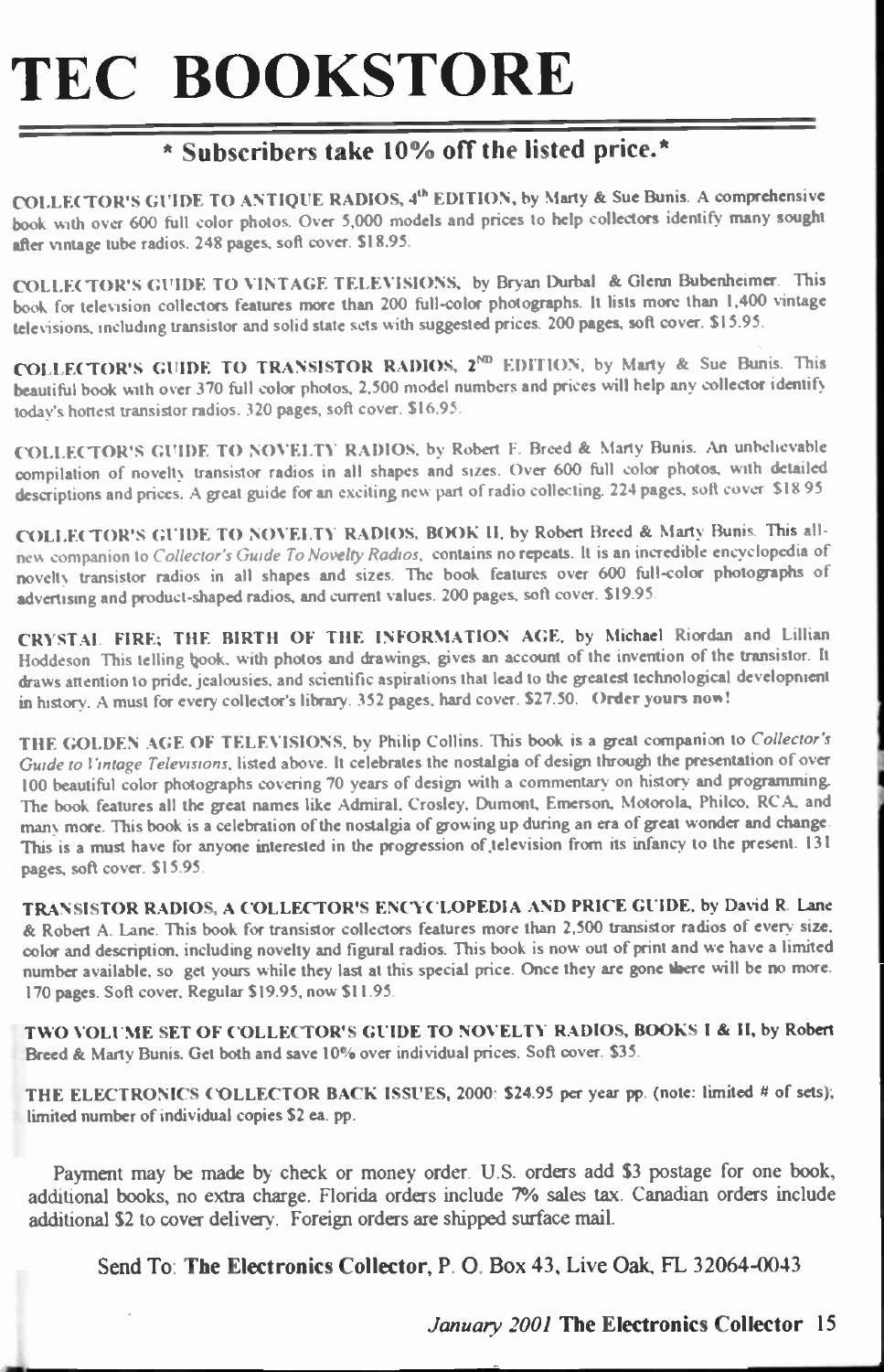FOR SALE: Working horn speakers: Kennedy 620 \$700, Riley Klotz Arkay \$600, Magnavox M-1A gold color \$150., Jewett Superspeaker \$150, RCA UZ-1325 \$120, RCA FH \$150, Atwater Kent L \$150. Ray Schmidt, 2310 12 St. SW, Austin, MN 55912. (507) 433-3250.

FOR SALE: Norwood 12 TR, no. mod #, AM/FM, @ 9 P/STG, (JP) \$45. Ross Supreme 12 TR, portable AM/FM, top handle ant., @ 9 (JP) \$35. GE model P1818B, aqua blue, small portable A/0, @ 9/P \$15. Fiesta 10 TR, w/case, @ 9/P (FIK) \$20. Bernie Samek, 13 Old Palmer Rd., Brimfield, MA 01010. (413) 245- 7174; Fx: 0441.

FOR SALE: Novelty radio collection. 1,450, all diferent. Some in books, some non-book. Buy one or all. Some of the hard to find, and some of the rare. Lists available. Call Sharon at (413) 529-0383. E-mail Sharon at: skb2577@aol.com

FOR SALE: Norwood 12 TR, no. mod #, AM/FM, @ 9 P/STG, (JP) \$45. Ross Supreme 12 TR, portable AM/FM, top handle ant., @ 9 (JP) \$35. GE model P1818B, aqua blue, small portable A/O, @ 9/P \$15. Fiesta 10 TR, w/case, @ 9/P (HK) \$20. Bernie Samek, 13 Old Palmer Rd., Brimfield, MA 01010. (413) 245- 7174; Fx: 0441.

FOR SALE: Crystals, galena or fools gold \$2 each. New design, machine screv, mounted. L. Gardner, 458 Two Mile Creek Road, Tonawanda, NY 141501.

FREE: Index to Smith's Transistor Radios 1954-1968. Send LSASE for a free print-out. Roger Ward, P.O. box 394. Palmer Lake, CO 80133. The index is also available on my Web site at:

http :/www. estemere. net/smith\_index. hun You may e-mail me at: rward@iecee.org

MESSAGE: Please note new E-mail address! WANTED: early Sonys; Aiwa AR-300; Hitachi TH-669; NEC NT-63; NEC NT-6A; NEC-78; NEC NT-7H; Standard SR-F31; Standard SR-F21; Sanyo 6C-1; Turner 25X/25D microphone. David Mednick, 10 Doe Drive, Wesley Hills, NY 10901-2302. (914) 354-5041. E-mail: davmed@optonline.net

SERVICES: Copies of schematics for most American radios built in the 1920s, 30s, 40s, and 50s. Some from the 1960s. Send LSASE and \$3 for each schematic. If schematic is unavailable, money will be returned. Antique Radio Schematic Service, 13911 Kensington Place, Houston, TX 77034.

SERVICES: Reproduction Philco cabinets and cabinet parts, gang tube shields for models 20, 21, 70, 90. Grandfather clock finals: Philco 570, GE H91, Crosley 124. Philco Colonial clock top trim. FOR SALE: Riders manuals, Riders index (copy), 1 thru 23,  $&$  books, SASE list. Dick 'Oliver, 28604 Schwalm Drive, Elkhart, IN 46517. (219) 522-4516. E-mail: dolivears $\hat{a}$  aol com

### UPCOMING CLUB ACTIVITIES

The Electronics Collector is happy to print notices of club events. Let us know the details (date, place, name, address, phone number and

e-mail of the contact person). We will print the information free as space permits.

Jan 21. Burtonsville, MD.

MAARC meet, 2 p.m., Seventh Day Adventist Church gym. Brian Belanger (301)258-0708.

F.-rnaiLbcbelangengaol.com Jan. 27. Columbia, SC. CC-AWA Mini Meet, Gangman Park Ron Lawrence ( 704)289-1166 aft 5p.m. E-mail: kcAyoy@trellis.net